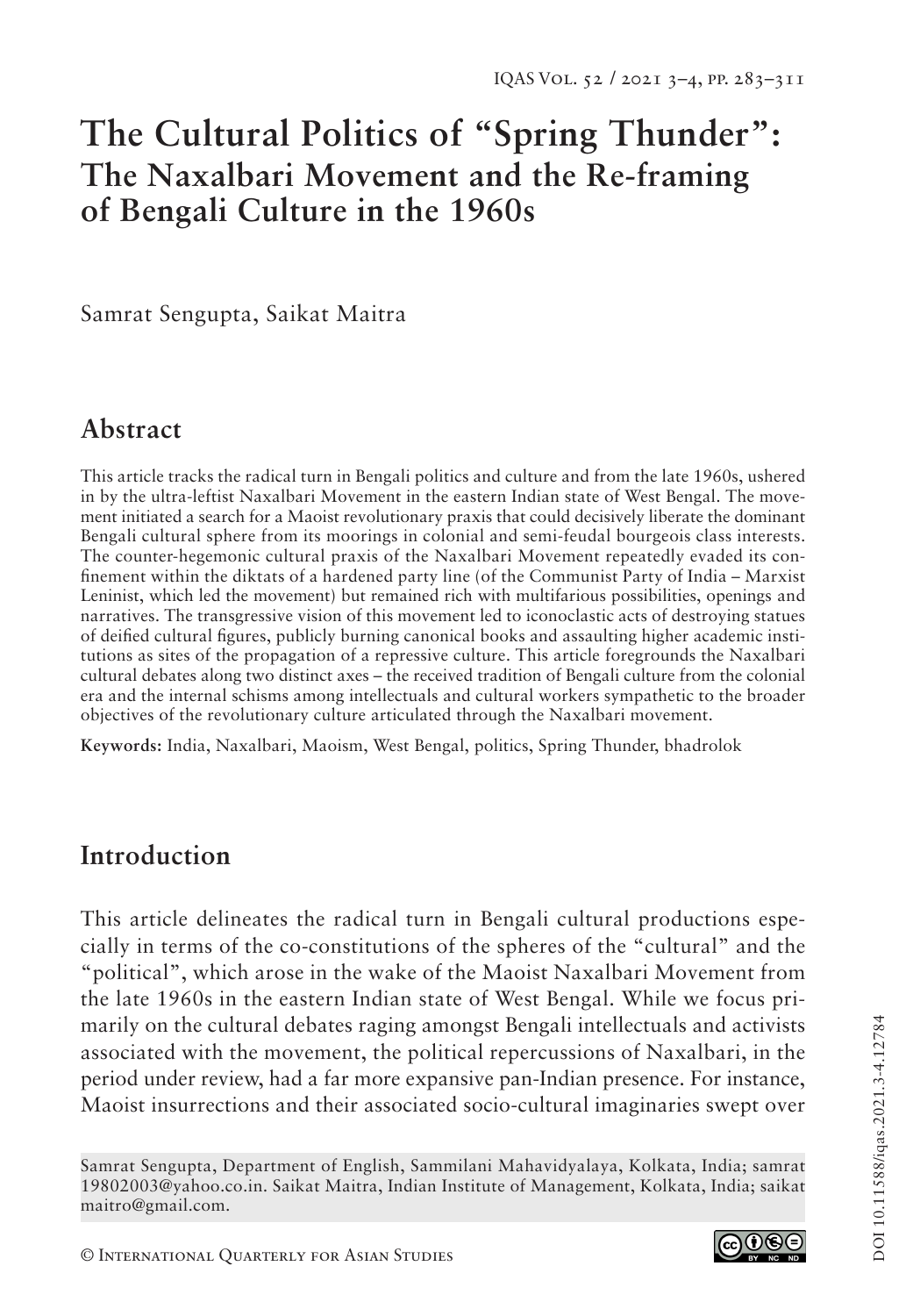vast tracts of Punjab and Bihar in northern India and the Telangana region in the southern part of the country.1 Mao Zedong's "Little Red Book" rapidly became a powerful and ubiquitous symbol of social change in this period: visible as much on elite academic campuses of metropolitan cities such as Kolkata or New Delhi as in dusty provincial towns and rural peasant settlements. It would not be a historical exaggeration to suggest that the multiple currents of the Naxalbari Movement ushered in a new political geography of radicalism that continues to inspire resistance against the Indian state even to this day (Shah / Jain 2017).

The domain of culture, far from being a secondary element of "superstructure", became a central concern of the movement in West Bengal between the years from 1967 to 1972. Historically, Marxism had already provided a strong ideological framework for what Sunderason (2020) has identified as the "partisan aesthetics" in Bengali cultural productions from the 1930s and 1940s under British colonial rule: this ideological framework was critical for articulating class inequalities, colonial domination and the brutal exploitation of subaltern populations including the peasantry. The harrowing events of the 1947 Partition of British India, the subsequent focus on attending to the human tragedies of the Partition, the forced segregation of the Bengali cultural milieu between West Bengal (India) and former East Pakistan and the re-making of national identities led to an inevitable dilution of the cultural focus on revolutionary political change. The Naxalbari intellectuals tried to powerfully re-align culture with what they saw as its one over-riding objective – to create the conditions for a total revolutionary transformation of society. What was needed was a decisive re-orientation of the field of culture that could powerfully negate everything that had preceded the Naxalbari moment of eruption – such as instances of ossified Bengali bourgeois (or *bhadrolok*) world-views detrimental to the cause of political revolution.

In order to explore how politics and culture were co-determining each other during the course of the Naxalbari Movement, we examine a large but eclectic archive of writings comprising (primarily Bengali) films, political pamphlets, poems, party manifestos and journals, novels as well as a large collection of memoirs from the Naxalbari era. The exploration of this archive, consisting of "canonical" texts as well as less eminently known authors and their works, shows how culture from the very onset of the movement became critical to the broader political visions (including armed revolution) for supplanting the hegemonic class-character of the Indian state. The article highlights the latent tensions between the spheres of the "cultural" and the "political" – sometimes running parallel to each other, at other times coming dangerously close and

<sup>1</sup> Sumanta Banerjee's *India's Simmering Revolution: The Naxalite Uprising* (1984) is a detailed history of the Naxalbari movement that traces its spread in other parts of India such as Punjab, Bihar and Telangana (then within Andhra Pradesh); see especially pp. 216–220.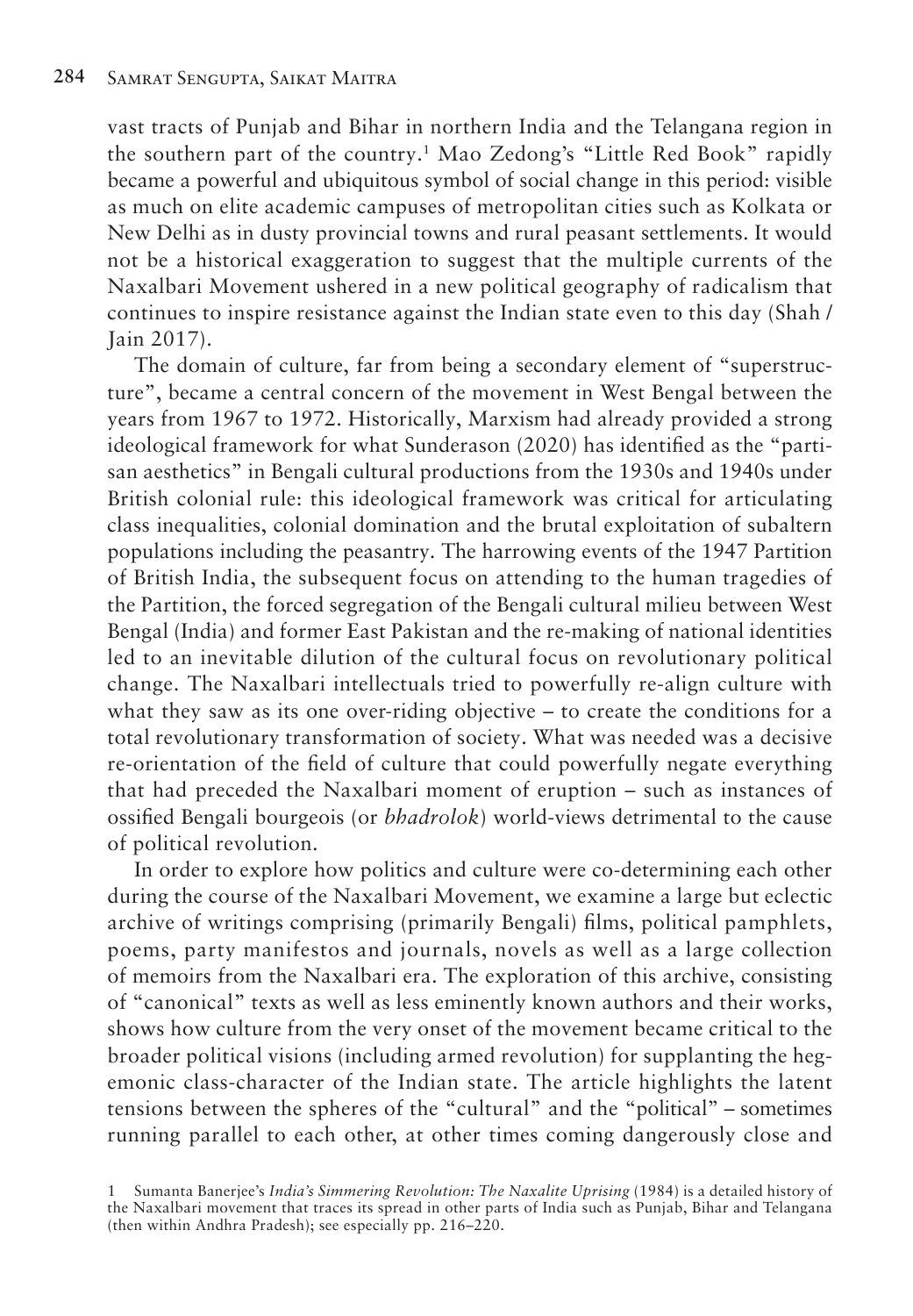threatening to subsume the former into the later. The re-articulation of a properly progressive culture linked to Maoist praxis was meant to be a decisive blow for obliterating bourgeois socio-cultural domination (as in the urban Bengali culture in West Bengal) – steeped as it was in the "twin evils" of (neo)colonialism and semi-feudal modes of production.

The Naxalbari intellectuals were primarily engaged with the linkages between state, society and cultural practices in a process of historical continuity. They denounced the cultural milieu dominated by the Indian national bourgeoisie – with its intergenerational privileges of colonialist education reserved for a propertied class of social elites. This denunciation was also targeted against existing Bengali aesthetics grounded in Marxist social realism, at least from the 1940s, which failed to fully integrate literary activism with the demands of a properly revolutionary politics. Aesthetic dimensions of literature became rather unimportant by themselves and secondary to political activism for Naxalbari intellectuals.

This is also apparent from the relative lack of theoretical reflections on aesthetics amongst the major literary figures associated with the movement: the sole purpose of writing was to become the Maoist "spark" that would set off the revolutionary conflagration. The pressing task was to wipe the slate clean and make a fresh beginning after centuries of accumulated bourgeois aesthetic decadence. Naxalbari intellectuals aimed a savage critique not only at past writers, but against literary dissenters who failed to either re-produce the political tenor demanded by Maoist revolution or were not members of the Communist Party of India (Marxist Leninist) – CPI(ML) – leading the Naxalbari Movement.<sup>2</sup> The task of culture was to constantly uphold the lived experiences of poverty and suffering of landless labourers and workers – only the repeated representation of such experiences could pierce through the veil of bourgeois obfuscation of culture and herald revolutionary change. This was reflected in the attitude of poets and authors of the period, not only those directly associated with the CPI(ML), but those who were primarily sympathetic to the broader objectives of the movement as well.<sup>3</sup> This lack of clarity regarding the formal and stylistic elements of culture and aesthetics among Naxalbari intellectuals, paradoxically, has germinated multiple possibilities of interpretation and literary innovations, even to this day. The possibilities of literature for addressing

<sup>2</sup> For example Saroj Dutta, the poet and editor of the CPI(ML) party organ *Deshabrati*, attacked almost every major cultural figure and journal, including those that were sympathetic to the movement, in his editorial entitled *Potrikar Duniyay* ("In the World of the Magazine"; Dutta 1999: 81–196). During the period of his association with the Naxalbari Movement, however, Dutta failed to offer a clearly defined aesthetics – in contrast to his engaging polemics in the 1940s on the question of the representation of decadence in literature, with figures such as Buddhadev Bose and Samar Sen.

The poet Birendra Chattopadhyay in an interview claimed that the state's atrocities were such that it was not possible to think of what makes good poetry; instead, unpoetic journalism had to be used (discussed in Sengupta 1997: 222). His poem *Mundohin Dhorguli Ahlade Chitkar Kore* ("Headless Corpses Shriek Out in Fun") became as much a testimony of a troubled time as Nabarun Bhattacharya's poem *Ei Mrityu Upatyaka Amar Desh Na* ("This Valley of Death is Not My Homeland"; both published in 1972).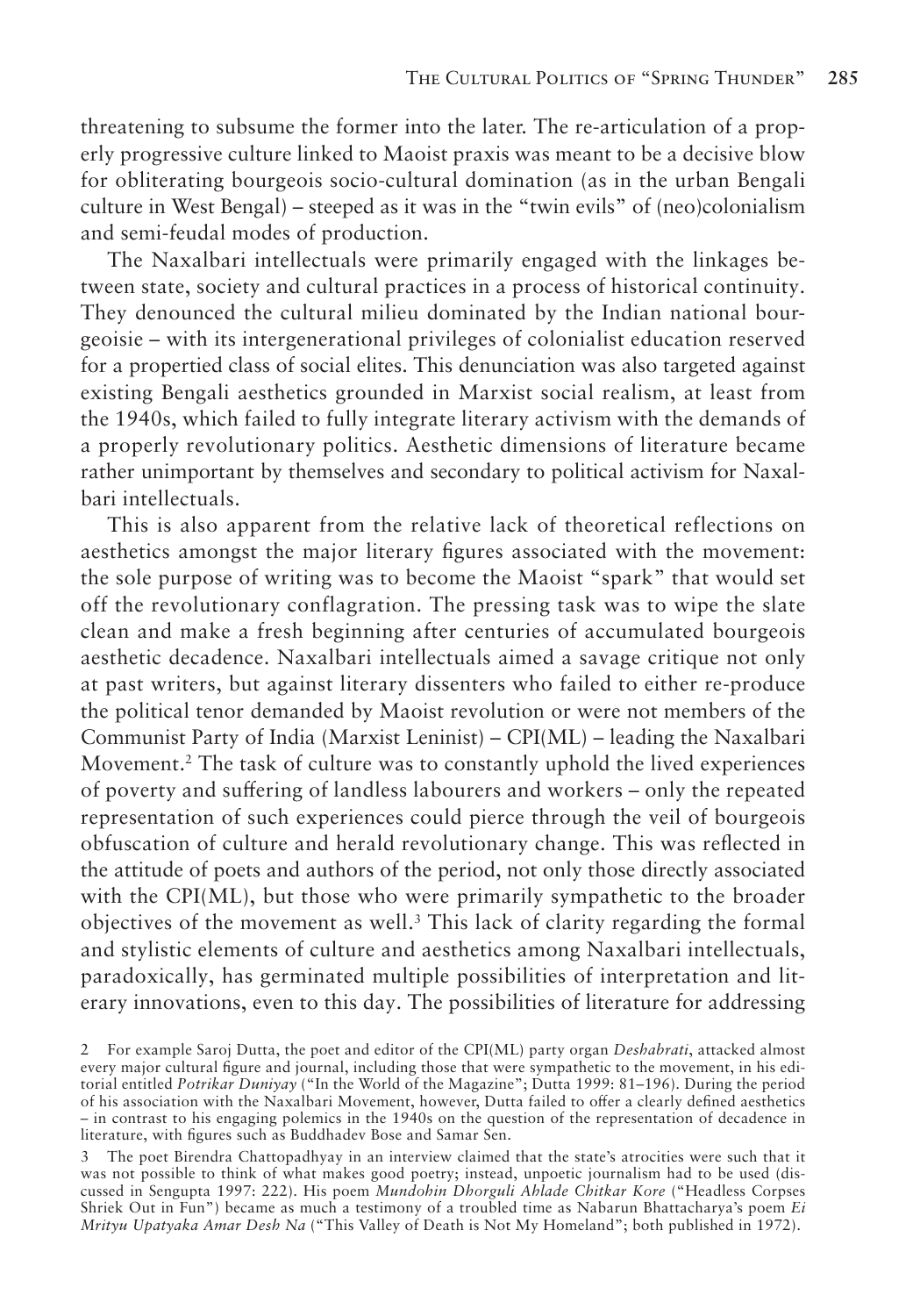social inequalities, the possibilities of resistance, the possibilities of the coming revolution – all have evoked myriad experimentations with forms, genres and styles of representation, as resonances of the Naxalbari moment. Transcending the narrow confines of the CPI(ML) "party line" on culture, one of the primary legacies of "the time of revolution" in West Bengal was to tease out a literary imagination that would be receptive to exposing the engrained violence of social domination. The long cultural afterlife of Naxalbari, decades after the movement was violently crushed, attests to the transformative promise of revolution.

The literary and aesthetic culture that emerged around the movement and continues to attract ideological commitment in the present can be broadly categorised into three distinct but over-lapping groups. In the first instance were the cultural workers and intellectuals directly committed to the movement – often affiliated with the CPI(ML) – who celebrated the movement as the fundamental pathway for liberation from bourgeois political and cultural domination. Utpal Dutta's play *Teer* ("Arrow", 1967), depicting the brutality of rural exploitation, or Swarna Mitra's<sup>4</sup> novel *Grame Chalo* ("Let's Move towards the Village"), first published in 1972 and exhorting young activists to move to villages to experience the lives of landless labourers, testify to a committed revolutionary culture. The second group of productions includes those that remained critical of the violent excesses of the CPI( $ML$ ) yet shared a distinct sympathy and intimacy with the movement. This group includes films like *Padatik* (1973) by Mrinal Sen, produced during the last stages of the movement, as well as novels, memoirs and poems by activists and sympathisers writing after the movement had subsided. The third category of productions, finally, comprises those that revisit the Naxalbari era as a source of continuing revolutionary inspiration, decades after the actual waning of the movement. Revolution here appears often as a spectral event from the past haunting the present to tease out the inequities and societal stagnation in the contemporary period. Nabarun Bhattacharya's novel *Herbert* (first published in 1993) is perhaps one of the best-known novels in this category. It is beyond this article to exhaustively discuss this vast and growing archive; instead it attempts to foreground some of the thematic issues underscoring Naxalbari cultural politics.

## **"High culture" and its reactionary tendencies**

One of the distinct themes of the Naxalbari politics of cultural representation was its resistance to received hierarchies of a "high culture" sanitised of all traces of subaltern and peasant elements. The historically sedimented cultural

<sup>4</sup> Utpalendu Chakrabarti (b. 1948), who wrote novels and stories in the 1970s under the pseudonym Swarna Mitra, later became an activist film-maker. He made several feature films, short films and documentaries, which often focused on political activism and the violence of the nation state. There is scarcely any substantial discussion of his life and works: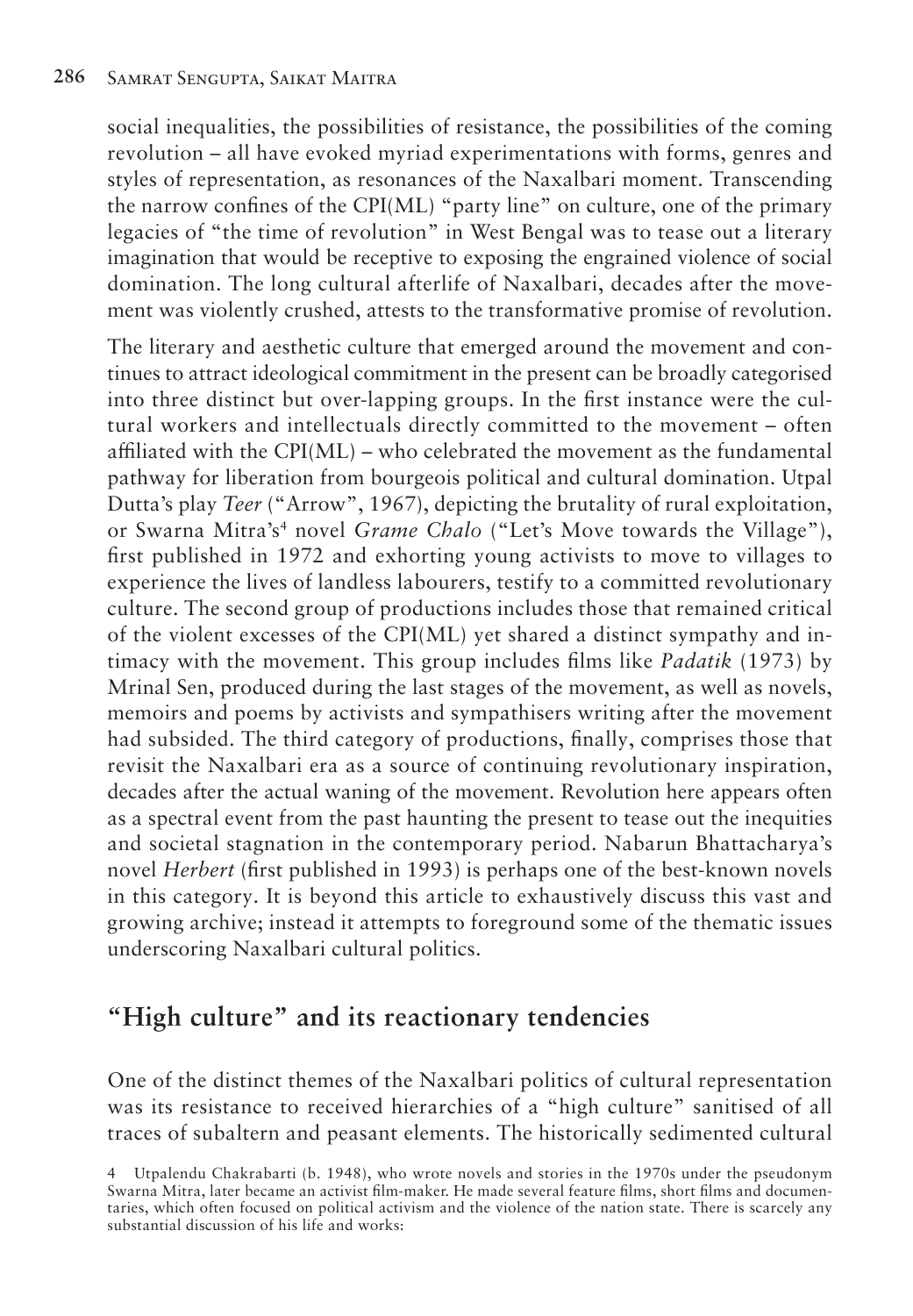"heritages" of the so-called "Bengal Renaissance" of the nineteenth century, with its pantheon of iconic figureheads such as Ishwarchandra Vidyasagar<sup>5</sup> or Rabindranath Tagore,<sup>6</sup> was ceaselessly attacked by the Naxalbari intellectual vanguard for their moorings in a colonial extractive economy and unquestioning dissemination of a comprador bourgeois ideology. The Naxalbari intellectuals repeatedly interrogated the grand narratives of Bengali cultural refinement from the nineteenth and early twentieth centuries as ideological smokescreens validating the continuing social privileges of the educated Bengali bourgeoisie – the main beneficiaries of the economic depredations under colonialism and the class enemies of the exploited peasantry and industrial workers.

Such critique of bourgeois art was not, however, an innovation of Naxalbari politics. Socialist realism, depicting the suffering of the poor and the destitute and celebrating the subversion of the bourgeois power structure by the masses, became the fulcrum of Marxist art in leftist cultural wings from their very inception in the 1930s and 1940s. Party orthodoxy in the undivided Communist Party of India (CPI) attempted to regulate the sphere of art; yet, as Moinak Biswas suggests in discussing the history and legacy of Indian People's Theatre Association (IPTA) (also known as *Bharatiya Gananatya Samgha in Bangla*), the absence of persecution like that in the former USSR enabled committed Indian artists to easily go beyond the determinations of any strict orthodoxy (Biswas 2018). This led, however, to fierce debates about the role of culture and especially the threat posed by modernist "decadence" to the revolutionary spirit of culture.

Already in the 1930s and 1940s, Saroj Dutta,<sup>7</sup> who later became the principal ideologue of the CPI(ML), had entered into a fierce debate with mainstream modernist and Marxist authors and poets such as Buddhadev Bose and Samar

<sup>5</sup> Ishwarchandra Vidyasagar (1820–1891), a 19th-century educator and social reformer famous for his crusade for widow remarriage (later made into an act in 1856), enjoyed an iconic status among educated Bengalis. He was also the writer of the famous Bengali primer *Barnoparichay*. He simplified Bengali prose and rationalised the Bengali alphabet. However he later suffered criticism from certain Marxist schools (including the Naxalites) for allowing a British army camp on the premises of a Hindu college during the Sepoy Mutiny of 1857 of rebellious British soldiers against British rule. For further information on Vidyasagar see Asok Sen's *Iswar Chandra Vidyasagar and His Elusive Milestones* (1977).

<sup>6</sup> Rabindranath Tagore (1961–1941) was a poet, author, thinker, painter, lyricist and composer who enjoyed an iconic status as the poet laureate among the Bengalis. He was the first non-European to receive the Nobel Prize in literature for his collection of devotional songs called *Gitanjali* in 1913. He was criticised later by certain Marxist schools, including the Naxalites, as a bourgeois poet, as he came from a family of landlords and enjoyed a privileged status throughout his life. For further information on different aspects of Tagore's writings and politics see *The Cambridge Companion to Rabindranath Tagore*, edited by Sukanta Chaudhuri (2020).

<sup>7</sup> Saroj Dutta (1914–1971), a Marxist intellectual and politician, started his career in *Swadhinata*, the party organ of the undivided Communist Party of India. He is well known for his raging cultural debates in the 1930s and 1940s with major Marxist literary figures from Bengal, like Samar Sen or Buddhadeb Bose, on the relationship between radical politics and poetry. He later joined CPI(M) in 1964 after the first split of the communist party. After the Naxalbari incident he played an important role in the establishment of CPI(ML). He became the editor of *Deshabrati*, the Bengali organ of CPI(ML). In 5 August 1971 he mysteriously disappeared and it is claimed that he was killed secretly by the police. For further information on Saroj Dutta, see Sukhendu Sarkar's edited volume on Dutta titled *Morone Meleni Chhuti – Saroj Dutta: Srishti o Sonkolpe* (2014).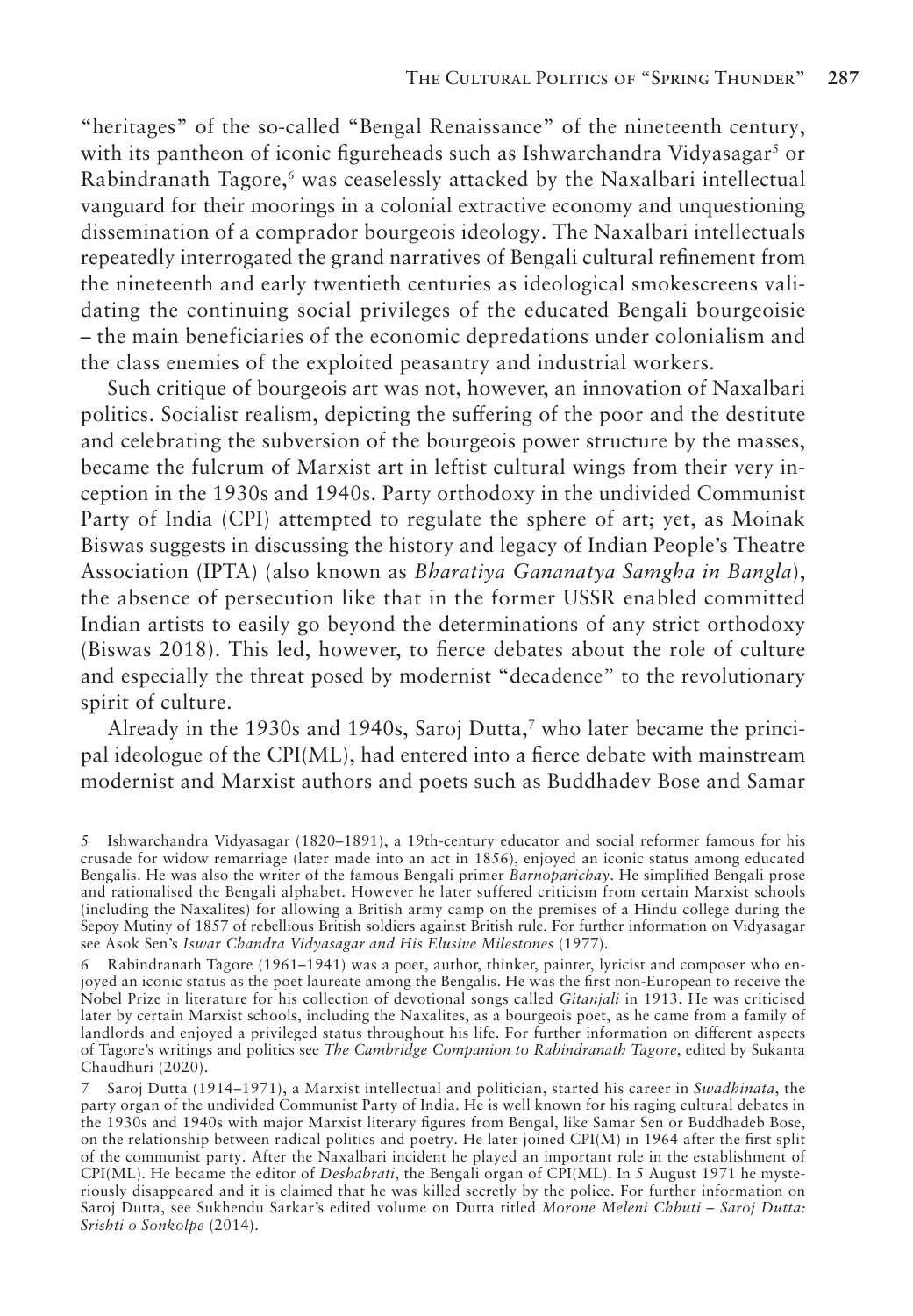Sen.8 Dutta argued that decadence should not be a subject matter of art as in "ultra-modern poetry". He also asserted that the language or theme of politically committed artists should be communicable to the masses and should directly influence revolution. Utpal Dutta's play *Teer* (1967), produced immediately after the massacre of rural peasants in the Naxalbari region of northern West Bengal, closely approximated such ideals of absolute socialist realism and portrayed revolution directly on stage. *Teer* was disparaged by the Communist Party of India (Marxist) – CPI(M) – however, for supporting the "left-adventurism" of Naxalite radicals. Even the IPTA denounced the play despite their avowed commitment to all political art.

Hemanga Biswas,<sup>9</sup> the celebrated communist folk singer, commented on how the Bharatiya Gananatya Samgha, after the establishment of CPI(M) in 1964, started operating under the diktats of this party, though it was initially established as a common platform for all performers of people's art irrespective of their party affiliations (Biswas 2012: 134–144). Amidst fierce cultural debates on the relationship between political commitment and culture, the CPI(ML) party line increasingly determined the efficacy of cultural practices by its exclusive ability to foment radical political activity.

In order to counter the dominant bourgeois culture Saroj Dutta led a frontal attack on the hallowed figures of the "Bengal Renaissance" along with a denunciation of the educational institutions, such as the universities, for propounding the myth of a reactionary, bourgeois cultural system as sacrosanct. He wrote a series of articles justifying the violent actions of urban student groups who burned books, attacked educational institutions and broke statues of Indian nationalist leaders like M.K. Gandhi or J.L. Nehru, along with those of intellectual figures of the Bengal Renaissance such as Rammohan Roy.10 Saroj Dutta attacked the hegemonic Bengali intellectual tradition as immersed in the colonial policies of creating a privileged land-owning class of English-educated *dalal* or *touts* of British imperialism, who had gone on to facilitate the dominant bourgeois class character of the post-independence Indian state. Other notable

<sup>8</sup> To follow the debate see *Adhunik Lekhokder Obostha* ("The Position of Modern Writers", 1938) by Buddhadeb Bose (see Das 2003: 375–376), *Chhinno Koro Chodmobesh* ("Destroy the Disguise", 1938) (Das 2003: 379–384), *Oti Adhunik Bangla Kobita* ("Ultra-Modern Bengali Poetry, 1940) (Das 2003: 381–384, and 387–392, two articles of the same name by Saroj Dutta); and *Oti Adhunik Bangla Kobita* ("Ultra-Modern Bengali Poetry", 1940) by Samar Sen (Das 2003: 385–386). The essays have been archived in *Marxbaadi Sahitya Bitarka* ("Marxist Literary Debates"), edited by Dhananjay Das (2003).

Hemanga Biswas (1912–1987) was an Indian singer, composer and political activist who wrote in Bengali and Assamese and was inclined towards communist ideology. He was famous for composing people's songs and mixing local folk music with left-leaning activist songs. He was a member of the Indian People's Theatre Association. For a brief introduction to Biswas see the blurb of his book *Ujan Gang Baiya* (2012).

<sup>10</sup> See articles by Saroj Dutta published in *Deshabrati* in 1970–1971, such as *Murti Bhangar Somorthone*  ("Supporting the Breaking of Statues", 60–66), *Boi Porano Prosonge* ("On Burning Books", 67–70), *Gandhi Prosonge* (76–79), *Subhash Bose Prosonge* (80–86), *Vidyasagar Prosonge* (87–88) and *Prafulla Chandra Ray Prosonge* (88–95), collected in *Saroj Dutta Rachana Sangraha*, Volume 1 (1993).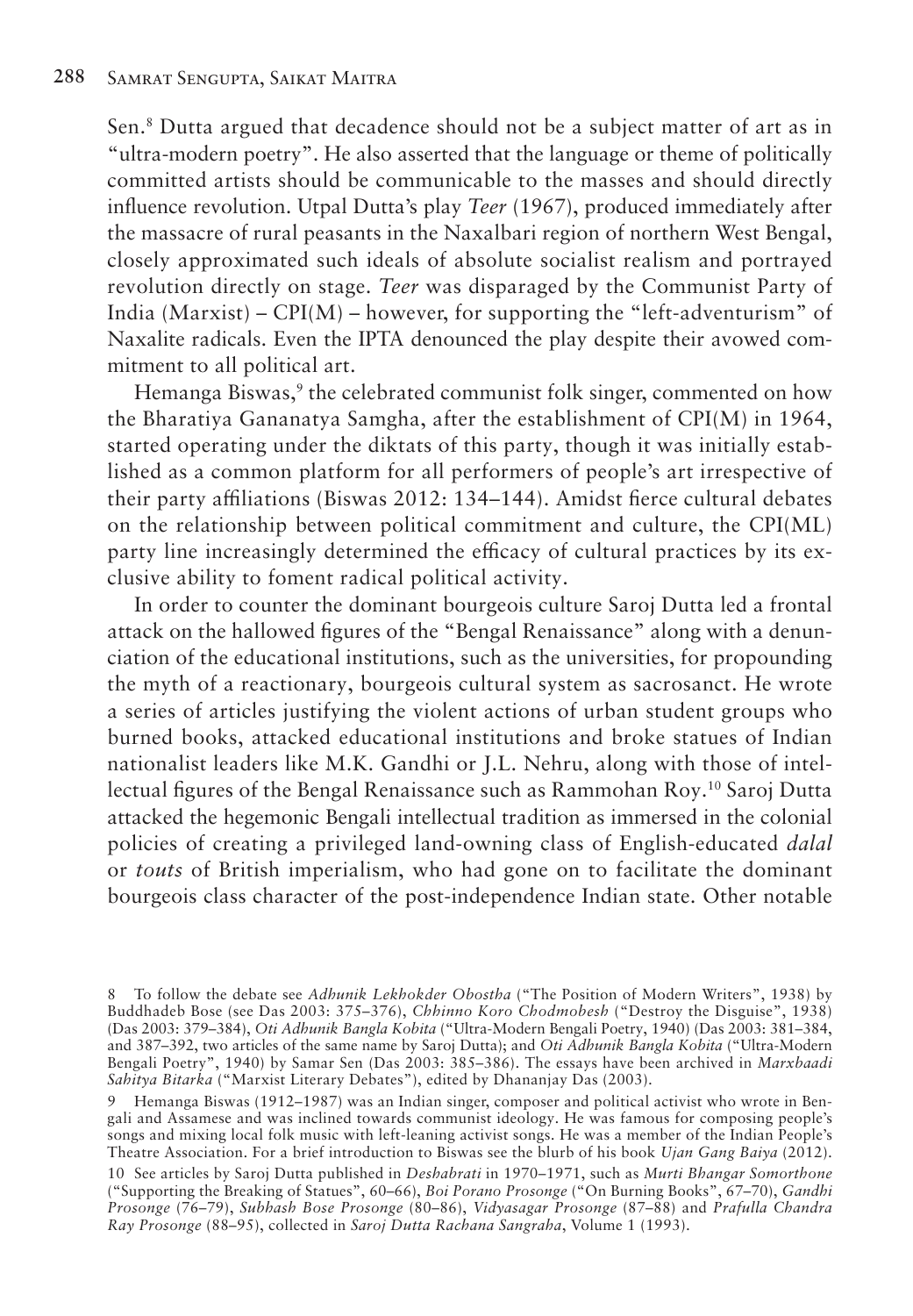Naxalbari sympathisers such as Binoy Ghosh<sup>11</sup> and Asok Sen<sup>12</sup> (Sen 1977) corroborated this standpoint, although remaining critical of the excessive emphasis on violence in Dutta's writings. Binoy Ghosh, a veteran scholar of the Bengal renaissance, revised his celebratory account of the nineteenth-century achievements of Bengali culture to suggest that they were "an exaggeration"13 and "nothing but a historical hoax by the end of the 19th century".14

In place of the dominant cultural currents, Naxalbari intellectuals extolled the lived experiences of the rural peasantry as the substratum for constructing an anti-hegemonic and emergent cultural milieu. Notable intellectuals of the Naxalbari Movement such as Kanu Sanyal<sup>15</sup> and the iconic Charu Mazumder<sup>16</sup> repeatedly urged the urban activists and student comrades to immerse themselves in rural Bengal: to experience the life of the landless labourers or the dispossessed indigenous Adivasis to wage the people's war, as well as to learn the languages, idioms and expressions of an authentic and egalitarian people's culture. Appropriately enough, the immediate provocation for the movement came from an isolated incident in a little known rural settlement called Naxalbari in northern West Bengal. On 24 and 25 May 1967,<sup>17</sup> a violent confrontation between police forces and local peasants over a disputed land title led to the death of eleven men, women and children, as well as a police officer. This incident decisively set the stage for a large-scale transformation of leftist politics in West Bengal, leading to increasing radicalism and the adoption of armed revolution as the mandate of Communist vanguardism.

<sup>11</sup> Binoy Ghosh (1917–1980) a journalist, sociologist and commentator on Bengali culture and intelligentsia from the 1940s to 1970s was well known for his critique of the so-called Bengal Renaissance, a celebration of 19th-century colonialist intellectuals and the enlightenment they supposedly brought to India. For a detailed account on Binoy Ghosh see the Bengali newspaper article "Shatabarsha Periye Gelen Binoy Ghosh, Sanskritir Sahar Nirbikar" by Sudhir Chakraborty in *Anandabazar Patrika*, 8 July 2018.

<sup>12</sup> Asok Sen (1927–2015) was an economist and social scientist who wrote on figures of the Bengal Renaissance such as Vidyasagar and Rammohan Roy. For further information on Asok Sen see *Alochanachakra,*  Volume 41, Special Issue on Asok Sen (2016) edited by Chiranjib Sur.

<sup>13</sup> Binoy Ghosh, *Banglar Nabajagriti: Ekti Otikatha* (originally published in 1979 in *Aneek*) in *Banglar Renaissance* (Chakrabarty 2006: 27–43).

<sup>14</sup> See p. 191 in *Bongiyo Nabajagaran Ekti Mulyayan* (pp. 191–200; originally published in English in *Frontier* in 1971, Dashadhikari 2013: 191–200).

<sup>15</sup> Kanu Sanyal (1932–2010), a major architect of Naxalbari movement and a founding member of the CPI(ML), announced the formation of the party on May Day in 1969 in a public rally beneath the monument Sahid Minar. His Terai Report in 1968 is a detailed firsthand account of the Naxalbari incident. After the death of the movement's biggest leader, Charu Mazumdar, he critiqued the foundation of CPI(ML) and distanced himself from the party. He committed suicide in May 2010. For further information see Bappaditya Paul's *The First Naxal: An Authorized Biography of Kanu Sanyal* (2014)

<sup>16</sup> Charu Mazumdar (1919–1972), the main leader of the movement, who achieved iconic status as the leader of the Naxalbari revolution, though he came from a family of landlords, became a full-time communist worker and a leader of the Tebhaga peasant movement in 1946. Later he became a dissident voice within CPI(M) after its formation in 1964. He wrote the famous pamphlets called "Eight Documents" on the possibilities and crisis of an Indian peasant revolution. These documents played a vital role in the Naxalbari movement. He was the Chairman of the CPI(ML) party from its inception until his arrest and death in custody in 1972. For further information see *The Role of Individual in the History Charu Majumdar in the Naxal Movement: A Case Study* by Monalisa Basu, PhD dissertation, University of Calcutta, 2017.

<sup>17</sup> For a catalogue of what happened in the 1960s that led to the Naxalbari movement one may refer to Arup Kumar Das's *Ganajuddher Dinapanji (1960–1979)* ("Daily Catalogue of the People's War, 1960–1979").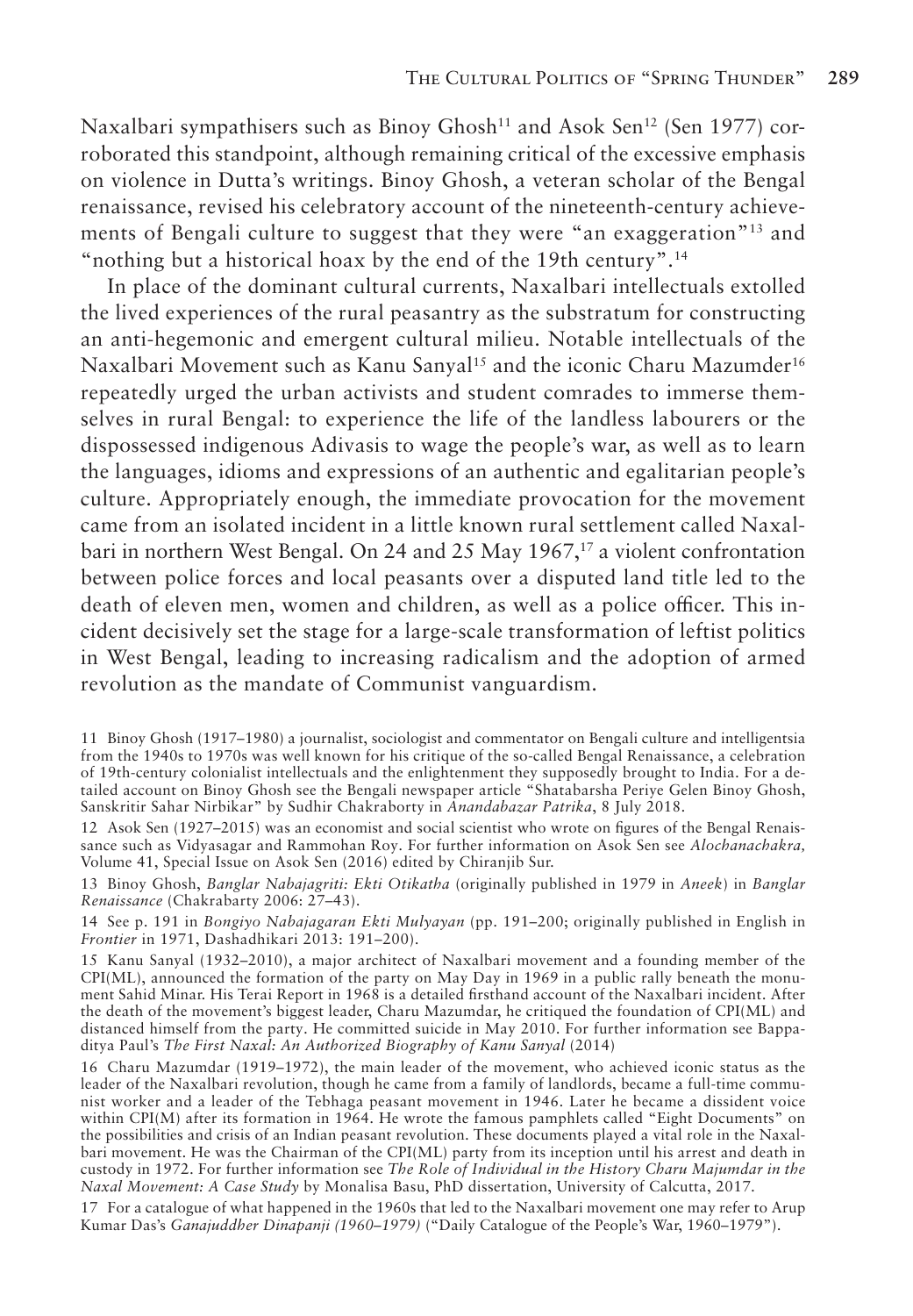Moreover, the key intellectuals and leaders associated with the Naxalbari Movement found much of their revolutionary inspirations not only in the immediate context of Maoist China but also in the anti-colonial wars waged by Vietnamese peasants against the imperialist French and American forces, in the Black Panther Movements in the USA and in the student protests against authoritarianism in Mexico. The genocide in erstwhile East Pakistan and the subsequent war for Bangladesh's independence provided a vast internationalist context and imaginary for framing the Naxalbari Movement as an emancipatory people's war led by peasants and students against the brutal might of an exploitative state.18 Not only Mao's *Little Red Book* but also Carlos Marighela's manual on urban revolutionary warfare provided possible routes to combat the repressive Indian state and destroy the stranglehold of the country's bourgeoisie over the country's wretched masses.<sup>19</sup>

By the very late 1960s, a savage and protracted guerrilla war would come to engulf not just rural West Bengal, but also the everyday urban landscape of Kolkata. Charu Mazumdar famously reiterated the Maoist line that "political power flows from the barrel of a gun" and called for the termination of ideological class enemies. The years from 1969 to 1972 in particular would see horrific incidents of torture, revolutionary terror, extra-judicial killings, assassinations and pitched street battles between young Naxalbari activists on the one hand and an uneasy coalition of police forces and cadres of "reactionary" political parties like the Indian National Congress and Communist parties opposed to the Maoist line, on the other. The CPI(ML), especially after 1969, adopted revolutionary terror as a key strategy of the Naxalbari Movement and emphasized the policy of *khotom* or the annihilation of landlords, reactionary political opponents and the police as class enemies. Annihilation was, for the CPI(ML), the only justice for those who supported and upheld an oppressive social order that perpetuated the exploitation of the poor and the deprived.

The state responded with equal ferocity – indiscriminately killing, maiming and torturing young people picked up randomly as potential Naxals. Entire neighbourhoods in Kolkata, especially with their complex geographies of serpentine lanes, like Dum Dum, Baranagar or Tollygunge, became virtual war zones where Naxalite cadres with their crude bombs, improvised guns (famously called "pipe-guns") and switch-blades waged an unequal but bloody fight with the sophisticated arsenal of the police forces. Killings led to counter-killings as police

<sup>18</sup> Sumanta Banerjee in *India's Simmering Revolution: The Naxalite Uprising* (1984) has extensively discussed the impact of the war for independence in Bangladesh on the Naxalbari Movement and the ideological debates surrounding this war within the CPI(ML) (see especially pages 233-243).

<sup>19</sup> The impact of international radical politics and the revolutionary theory of the 1960s milieu on the Naxalbari movement has been discussed in detail by Marius Damas in the section "Theories about Revolution and Revolutionary Theory: An Overview" of the "Introduction" to his book *Approaching Naxalbari,* which discusses the impact of revolutionary thinkers such as Che Guevara, Amilcar Cabral, Regis Debray and Carlos Marighela (Damas 1991: 1–62).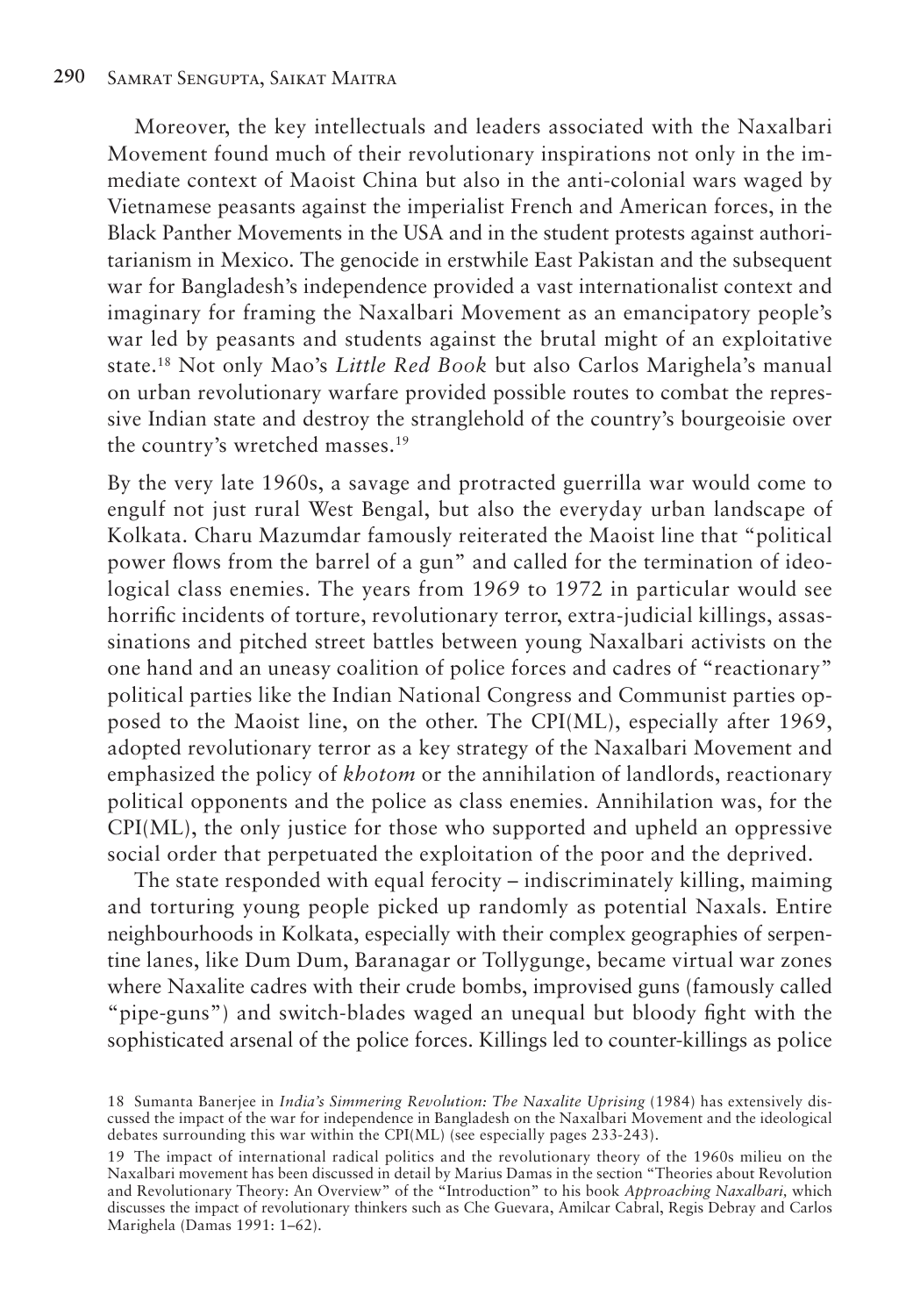officials such as Runu Guha Niyogi<sup>20</sup> gained fearsome notoriety for their "expertise" in horrific forms of torture during routine interrogations. "Third-degree" – the euphemism for slow, methodical and savage torture of convicts, popular amongst Indian police forces since colonial times, became the norm in countless prison cells and lock-ups all over West Bengal and Kolkata. This period of unmitigated violence and pain affected poets and artists of the period, including both CPI(ML) activists as well as those sympathetic to the movement. Nabarun Bhattacharya's poem *Ei Mrityu Upatyaka Amar Desh Na* ("This Valley of Death is Not My Homeland"), for example, became an iconic text describing the brutality of the state against activists with a note of despair and rage. There were also strong critiques of the indiscriminate violence perpetrated by the revolutionary party cadres on police personnel from humble backgrounds or upon the activists who were expelled from the CPI(ML) with charges of disloyalty and suspected as agents of the state. Memoirs by erstwhile activists such as Krishna Bandyopadhyay<sup>21</sup> or literary works by authors like Saibal Mitra<sup>22</sup> repeatedly evoke the fearsome nature of violence witnessed during the Naxalbari years.

#### **Naxalbari and the crisis of Indian "leftist politics"**

A crucial element behind the rise of the Naxalbari Movement in West Bengal was the social history of the state following India's independence in 1947 and the role of Communist party politics in this history. Indeed, the decades from the 1940s saw enormous socio-political upheavals affecting the entire province and particularly the city of Kolkata. The infamous Bengal Famine of 194323 completely decimated rural Bengal and led to the desperate migration of millions of famished peasants to Kolkata. The uncertainty and fluctuations in the world markets during the Second World War years meant that Kolkata's industrial outputs, particularly jute, were badly affected. If on the one hand thousands of

<sup>20</sup> Runu Guha Niyogi, a police officer in the 1970s, was infamous for the extra-judicial murder of suspected criminals including Naxalbari activists. He was also accused of the torture and rape in custody of convicts and pre-trial detainees. The most well-known case against him was filed by Archana Guha, a Naxalbari activist arrested in 1974, on grounds of torture and rape causing her partial paralysis. For further information see Saumen Guha's *Battle of Archana Guha Case Against Torture in Police Custody: Arguments, Counterarguments and Judgement at the Trial Court* (1998).

<sup>21</sup> Krishna Bandyopadhyay is a prominent feminist left-leaning activist from West Bengal who was involved in Naxalbari politics in her youth. It is difficult to find any detailed study on her except her own short memoirs and accounts (Bandyopadhyay 2008, 2017a, 2017b, 2017c).

<sup>22</sup> Saibal Mitra (1943–2011) was an author activist involved from his youth in the student movement. He wrote several books on the communist movement and student politics. Many of his novels, such as *Agrabahini* and *Agnir Upakhyan*, present a critical account of the Naxalbari movement. See also Mitra's *Panchti Bajranirghosher Upanyas* (2011).

<sup>23</sup> The Bengal famine of 1943 was largely a man-made famine in Eastern India that occurred as a result of British taxation policies, hoarding, black-marketeering and the acute economic crisis created by the transference of wealth to maintain British troops during the Second World War. For a recent study on the Bengal famine see Janam Mukherjee's *Hungry Bengal: War, Famine and the End of Empire* (2015).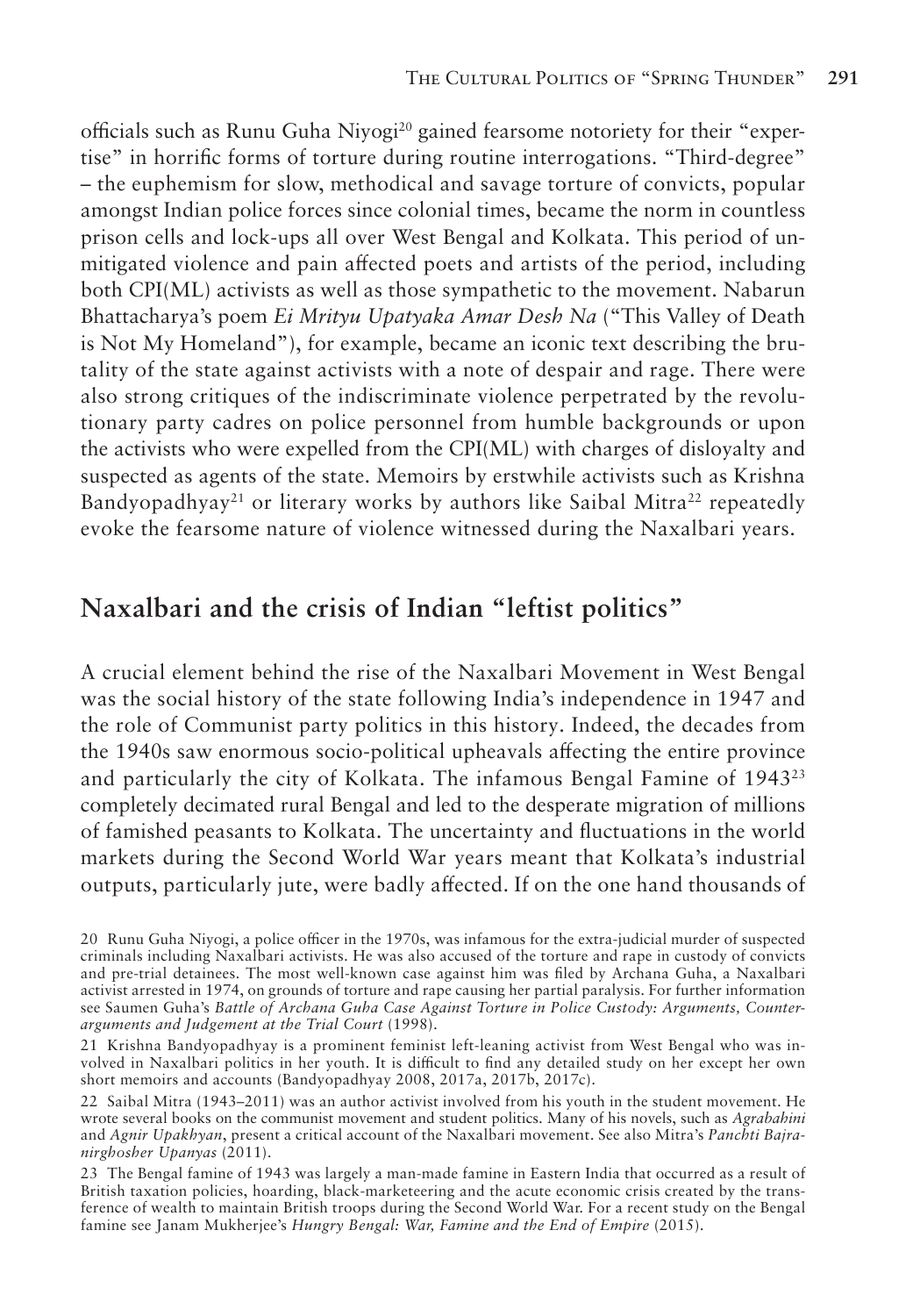former industrial workers were finding themselves without a livelihood, the once secure middle-class homes were equally racked by fears of unemployment, immiseration and poverty. The 1947 Partition of India, marked by ferocious communal violence, ultimately saw a vast deluge of refugees from East Pakistan to the newly formed state of West Bengal and especially Kolkata.

By the end of the 1940s even the pretence of Kolkata's colonial era glory as "the second most important city of the British Empire" had dissipated as the city and its urban fringes filled with impoverished squatter colonies of refugees. Around this time, the undivided Communist Party of India (CPI)24 gained a powerful presence in both Kolkata and Bengal politics by advocating for the dispossessed refugees. The precarious refugee communities found a new hope, especially in Kolkata, in the Communist ideologies of social equality and perceived the ruling nationalist Congress Party as mainly allied with a powerful block of urban corporate elites and propertied rural landowning classes or *jotdars*. 25 Even after independence, the absence of a significant land reform programme not only accentuated the wealth of the *jotdars* but led to harrowing levels of poverty amongst the rural peasantry. The Tebhaga Movement in West Bengal26 had already established the ability of the Communist Party to mobilise the peasantry as a revolutionary force in Bengal politics – as a matter of fact, Naxalbari leaders like Charu Mazumder were initiated into peasant insurgency through the Tebhaga Movement.<sup>27</sup> The Food Movement<sup>28</sup> in West Bengal further established the ability of Communist groups and especially the CPI party

<sup>24</sup> The Communist Party of India (CPI) is the oldest existing Indian Communist Party and was officially founded on 26 December 1925. It is currently one of the eight national parties of India. For further reference see "Brief History of CPI" at https://sites.google.com/a/communistparty.in/cpi/brief-history-of-cpi (accessed 28 May 2021).

<sup>25</sup> *Jotdars* were wealthy owners of vast tract of lands, mainly from the upper caste, for whom the *bargadars*  or landless peasants worked. These land divisions were created during the rule of the East India Company in Bengal as part of its taxation policies.

<sup>26</sup> The Tebhaga Movement took place between 1946 and 1947 in eastern India against the *jotdars* when peasants demanded one-third (the word Tebhaga means one-third) of the total produce. The peasants in certain cases broke into the granaries and snatched their one-third share. The movement was supported and led by the CPI and it was partly successful, as some *jotdars* willingly surrendered the one-third share of crops to the peasants. For further information on the Tebhaga Movement see Kunal Chattopadhyay's *Tebhaga Andoloner Itihash* (1987).

<sup>27</sup> The repeated and continued failure of the Indian state since independence to address the crisis of the landless labourers oppressed by the colonial system of taxation and the unchallenged social and economic power of the landed gentry created a situation of armed rebellion more than once. The Tebhaga uprising in Bengal in 1946–1947 and the Kakdwip uprising of 1948 exemplify such peasant movements backed by the Communist Party of India. The Kisan Sabha - the peasant front of the CPI - lacked the conviction to continue with the violent agitation, however, and accepted the Bargadar Act of 1951 to settle disputes between sharecroppers and landlords passed by B.C. Roy, the Indian National Congress Chief Minister of West Bengal. See *Tebhaga Andoloner Itihash* (Chattopadhyay 1987: 71–99).

<sup>28</sup> The Food Movement took place in West Bengal twice, in 1959 and 1966. The continuing food crisis, due to the practice of the hoarding of crops and the corruption of Public Distribution System, produced a famine-like situation that led to spontaneous violence and food riots in 1959 and 1966 under the Indian National Congress Chief Ministers B.C. Roy and Prafulla Sen, respectively. The Price Increase and Famine Resistance Committee (PIFRC) of the CPI that had led the movement curtailed it in 1959. In 1966 it recurred with rampant violence and confrontations between police and agitators in which Nurul Islam, a school student was killed. For further information see Sibaji Pratim Basu (2019).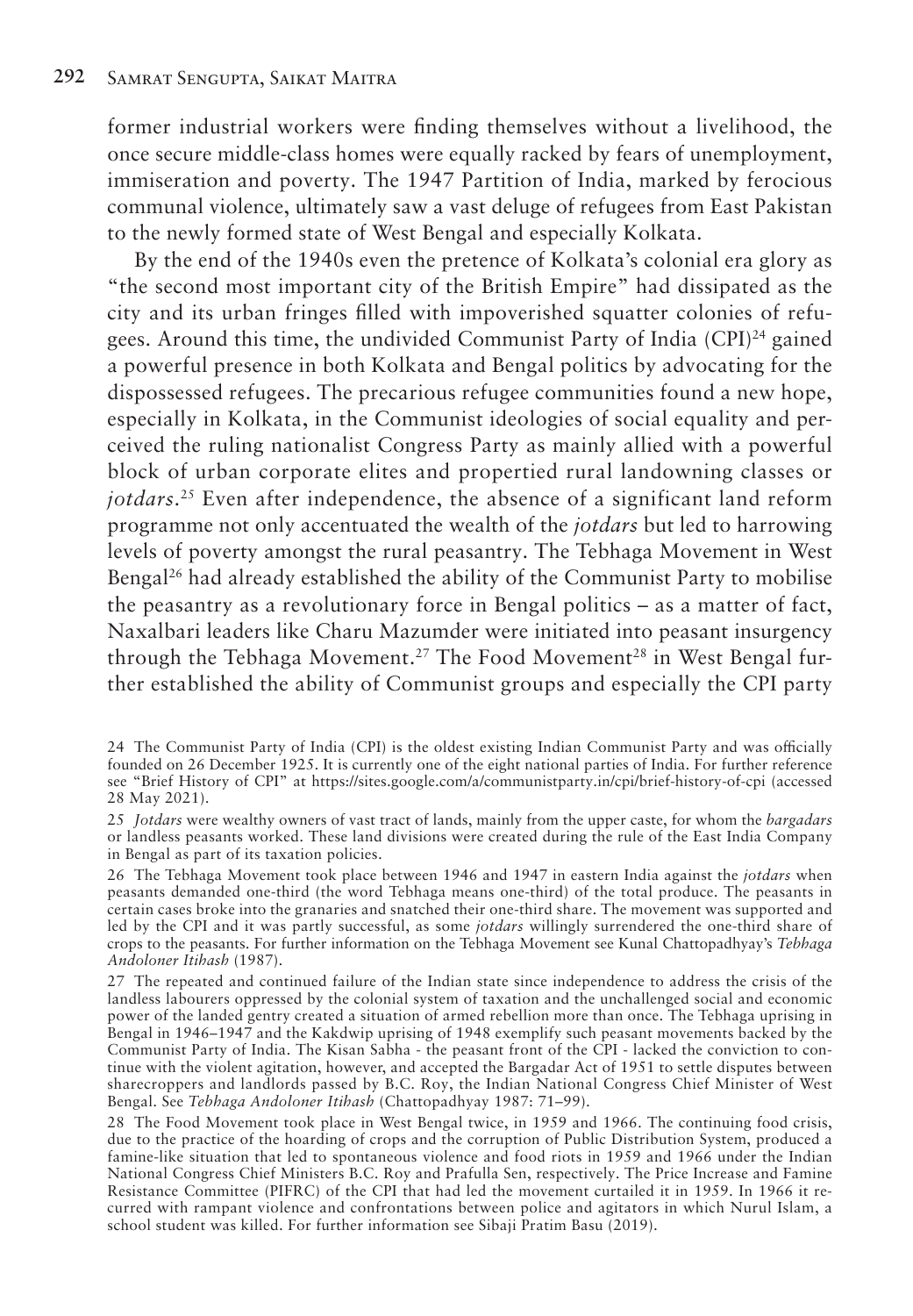structure to organise spontaneous but mass youth movements to address social inequalities in both rural and urban contexts.

However, by the early 1960s, the CPI was increasingly losing its revolutionary character and was seen as leaning towards a reformist agenda of electoral politics and parliamentary participation. The stage was set for a radical turn in Communist politics, as the seething anger of dispossessed masses could no longer count on the CPI to usher in the long-promised revolution. In the opening chapter of his book *An Approach to Naxalbari*, activist Asit Sen<sup>29</sup> traces the maturation of Maoist politics in the 1960s due to the inherent pacifist and revisionist tendencies of the original Communist Party of India in the post-independence period (Sen 1980:  $1-36$ ). This led to the initial split in the CPI in 1964<sup>30</sup> leading to the formation of the Communist Party of India (Marxist) –  $CPI(M)$ .<sup>31</sup> Despite its subversive rhetoric, however, the  $CPI(M)$  participated in West Bengal's electoral politics in 1967 and enjoyed a formidable presence in the United Front coalition government in the state, which managed to end the unbroken Congress Party rule in West Bengal since 1947. The uneasy relationship between Communist and non-Communist parties of the United Front, however, failed to bring any political stability to a state that was witnessing escalating violence, economic distress and mass discontent amongst radicalised youth populations. Successive elected governments in West Bengal followed in the short span from 1967 to 1970 and finally President's Rule – the suspension of the state government and imposition of direct rule by the centre – was imposed on the state, which was rapidly shifting towards the Naxalbari moment of Revolution.<sup>32</sup>

<sup>29</sup> Asit Sen (1920–1996) established the Institute of Marxism-Leninism in 1964 for ideological discussions on the subject. He was a supporter of the anti-revisionist revolutionary line within the CPI(M) party. Later, after being expelled from CPI(M) on 30 June 1967 for supporting the Naxalbari uprising, he became a member of the All India Co-ordination Committee of Communist Revolutionaries (AICCCR) in 1968. Even after presiding over the rally on 1 May 1969 when the formation of CPI(ML) was announced, Asit Sen distanced himself from the party on the grounds of the authoritarianism and lack of democracy within the party. Late, he penned a critical account of the movement in 1980. For further reference to Asit Sen see *Asit Sen: Jibanpanji* ("Asit Sen: A Timeline", Dashadhikari 2012–2013: 295–304).

<sup>30</sup> The Communist Party of India (CPI) was split into two with the creation of Communist Party of India (Marxist) on 7 November 1964 due to the inner party clash based on arguments against revisionism within the CPI that attempted to defer the path of revolution, and the nationalist line taken up by CPI during the Indo-China War in 1962 (Sen 1980: 1–36).

<sup>31</sup> In 1962 nationalist political parties like the Indian National Congress made an attempt to shift the focus from mass agitation using jingoistic nationalism in the context of the Indo-China War, and there was discontent within the CPI for officially taking a nationalist position against China. This and the repeated backtracking from the question of revolution turned out to be some of the major reasons behind the first split in communist party in 1964 and the formation of CPI(M) (Sen 1980: 1–36).

<sup>32</sup> When the CPI(M) came to power in alliance with Indian National Congress (INC) to form the United Front government under Ajoy Mukherjee in 1967, defeating Prafulla Sen from INC, it created enormous hope among poor peasants and the revolutionary faction of CPI(M). But this hope was shattered by the denunciation of the revolutionary line after the events in Naxalbari by the conservative parliamentarians inside the CPI(M). The rebellious group in CPI(M) continued to organise violent agitation against the landowning classes and were expelled by the party. The government failed in the state four times between 1967 and 1972 and President's Rule was declared thrice in this period until the establishment of the INC government led by Siddhartha Sankar Roy on 20 March 1972. The 1972 INC government ruthlessly broke the Naxalbari movement, killing thousands of youths across the state. For a more comprehensive account see Sumanta Banerjee's *India's Simmering Revolution* (1984).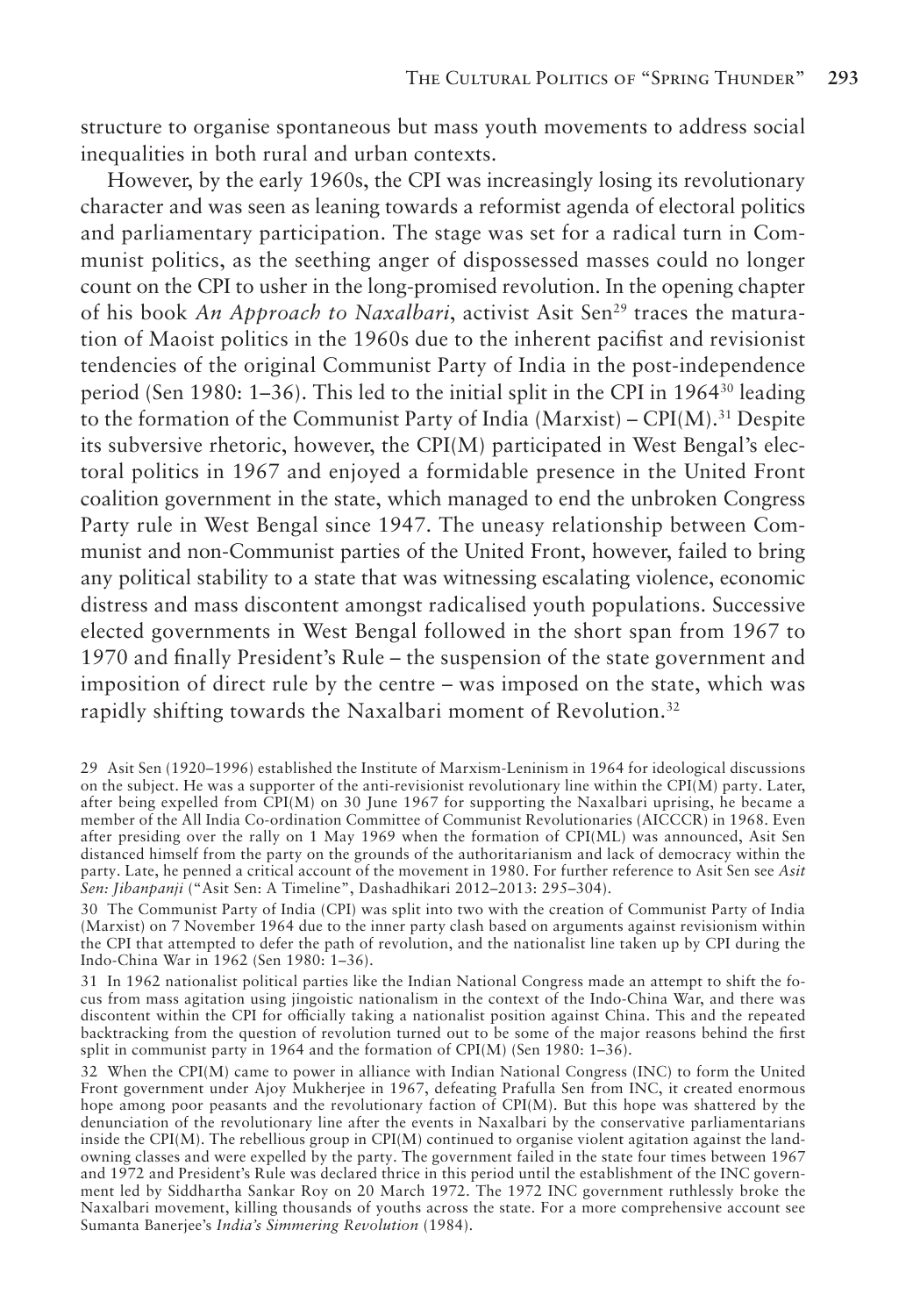In the meantime, ideological dissensions between the moderates and the radicals within the CPI( $M$ ) – especially on the question of revolution – between 1964 and 1969 had resulted in further fragmentation of Communist party politics in the state, culminating in the formation of the Communist Party of India (Marxist-Leninist) or CPI(ML) on the anniversary of Lenin's birth in 1969. The CPI(ML) decisively marked a break with electoral politics and committed itself to the Maoist revolutionary ideologies of class warfare.<sup>33</sup>

If the CPI(ML) provided the party structure and a dedicated mass following of young comrades to advance the cause of armed Maoist revolution, the "charismatic leadership" was provided by Comrade Charu Mazumdar (or CM to his admirers). The main course of action of the Naxalbari Movement came from Charu Mazumdar's famous *Eight Documents*, written and circulated among activists between 1964 and 1967 (Mazumdar 2012, Volume 1:  $17-62$ ).<sup>34</sup> Mazumdar's call for the "Spring Thunder" (as the Naxalbari incident was called by the Communist Party of China on Peking Radio immediately afterwards)<sup>35</sup> demanded a break with all reactionary and representative ideals of political mobilisation that characterised most of the other dominant Communist parties in India such as the CPI and the CPI(M). Moreover, Naxalbari intellectuals saw their contemporary movement as a continuation of a long lineage of subaltern armed struggles led by impoverished rural peasants and Adivasis against the depredations of their exploiters, such as colonial administrators, landowners and money-lenders. For instance, they suggested strong linkages between the armed revolution in the wake of Naxalbari to earlier instances of peasant resistance such as the Tebhaga movement and the 1947–1951 Telangana peasant uprising (against exploitation by feudal lords).36

35 Published subsequently in *People's Daily*, the organ of the Central Committee of Communist Party of China on 5 July 1967 (Ghosh 1992: 228–231). The title of a 1970 *Peking Review* article "A Single Spark Can Start A Prairie Fire" (Mazumdar 2012, Volume 2: 294–298) demonstrated how the Chinese Communist Party perceived the Naxalbari event and Charu Mazumdar's subsequent actions as the revolutionary fire.

36 For the relationship among these movements see Tarun Ray's *Tebhaga-Telangana-Naxalbari* (Ray 1989:  $9-26$ ).

<sup>33</sup> The CPI(ML), the third communist party of India, was formed from a faction of the co-ordination committee (AICCCR) of rebel leaders of the CPI(M) party on 22 April 1969 (Sen 1980: 61–85). Suprakash Ray (the pseudonym of Sudhir Bhattacharya), a prominent ideological sympathiser with the Naxalbari Movement, demonstrated through a study of the history of Communism in India between 1928 and 1968 how the pacifist line of thinking within the dominant communist parties such as the CPI paradoxically precipitated the radical Maoist turn in Indian Communist thought in the 1960s (Ray 2010).

<sup>34</sup> Kanu Sanyal, a principal CPI(ML) member closely allied with Mazumdar, in his document *Naxalbari Somporke Aro Kichu Katha* ("More on Naxalbari", Dashadhikari 2010: 273–290) suggested how the idea of armed resistance as a means of mass politics in Indian Communist thought came from Charu Mazumdar's *Eight Documents*. Kanu Sanyal summarises the arguments of the *Eight Documents* as follows: "The CPI(M) is a revisionist party. This must be unmasked so that India's liberation can proceed by following the Chinese path. Immediate tasks are armed resistance and the creation of a secret guerrilla group; setting fire to landlords' houses and snatching their guns are also important duties. The masses should be mobilised by means of 'action' instead of a political campaign, so that mass organisation and movement are no longer needed" (p. 280, translation by the authors).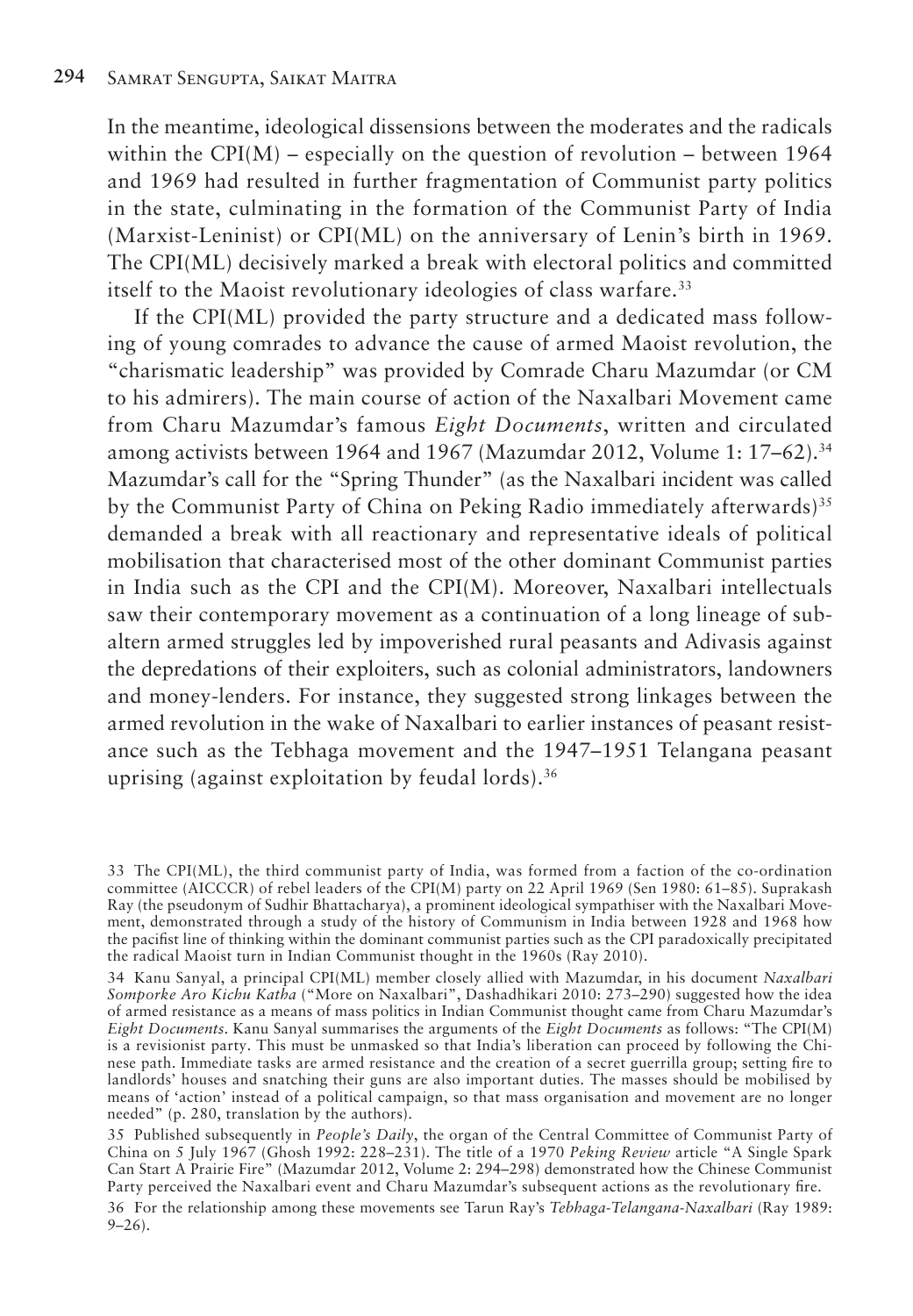A poem titled *Agami* ("Future") by Mridul Dasgupta37 drew a broad historical arc connecting spontaneous Adivasi rebels of the Santhal Rebellion,<sup>38</sup> the Tebhaga peasant insurgents, the foot soldiers of 1857 rebellion<sup>39</sup> and the anti-colonial extremists with the Maoist heroes of Naxalbari:

It was a similar night, motionless, spectral air; Pistols roaring now and then, this time Binoy, Badal in another name has won the balcony war, Son of Surja Sen piercing the air-conditioned air entered the gorgeous club; Sidhu, Kanhu, Chand and Bhairav reached Kolkata with a different name by then; Sixty thousand soldiers and Mangal Pandey with fixed perfect target Reverses the Guns; Suppose, another night like this, in Jallianwala Bagh Dyer's gun snatched by that precious lad Dronacharya Ghosh! Think; Think the festival that day! From Baranagar Ganga Come out once more Three hundred young men.40 (Dasgupta 2017: 245)

The poem attempts a twisting of historical time – for such is the nature of revolutionary exuberance that shatters the stranglehold of bourgeois notions of linear causality and historical chronology. The nationalist heroes of early twentiethcentury anti-colonial armed resistance such as Binoy, Badal and Surja Sen occupy the same temporal space as the martyred heroes of the nineteenth-century Santhal rebellion such as Sidhu, Kanhu, Chand and Bhairav, as well as Mangal Pandey, the leader of the 1857 Mutiny. The experiences of state repression connect those massacred at Jallianwala Bagh<sup>41</sup> by the British General Dyer during the colonial period with the young Naxalite comrades butchered in northern Kolkata's

39 The Revolt of 1857 was an Indian uprising also popularly known as the Sepoy Mutiny and First Indian War of Independence. It started on 10 May 1857 as a mutiny of Indian soldiers under the British army in Meerut and erupted in other mutinies and civilian uprisings in the upper Gangetic plain and Central India. For further reference see *First Major Challenge: The Revolt of 1857* by Bipan Chandra and others (Chandra et al. 2012).

40 Dasgupta 2017: 245; written sometime between 1970 and 1979, translation by the authors.

41 The Jallianwala Bagh massacre occurred on 13 April 1919 when, suspecting a possible insurrection, the Acting Brigadier General Reginald Dyer ordered British troops to open fire on a group of peaceful unarmed people gathered in Jallianwala Bagh, Amritsar, Punjab to celebrate the Indian festival Baisakhi. 379 people were killed and over 1200 grievously injured. For further reference see V. N. Dutta's book *Jallianwala Bagh*  (2021).

<sup>37</sup> Mridul Dasgupta (b. 1955) is a journalist and poet. His first collection of poems *Jalpai Kather Esraj*  (1980) contains several poems on the violent revolutionary upsurge and atrocities of the state. The current poem is originally from that collection. For more on Mridul Dasgupta and collection of his works see Mridul Dasgupta's page on the Milansagar website: http://www.milansagar.com/kobi/mridul\_dasgupta/kobimriduldg.html (accessed 29 May 2021).

<sup>38</sup> The Santhal Rebellion, popularly known as Santhal-Hool, took place in today's Jharkhand in Eastern India. It was an uprising of Santhals against the colonial British administration and local landlords that started on 30 June 1855. The movement was led by Sidhu, Kanu, Chand and Bhairav. It was brutally suppressed by the British government and ended by 1856. For further reference see "Civil Rebellions and Tribal Uprisings" by Bipan Chandra and others (Chandra et al. 2012).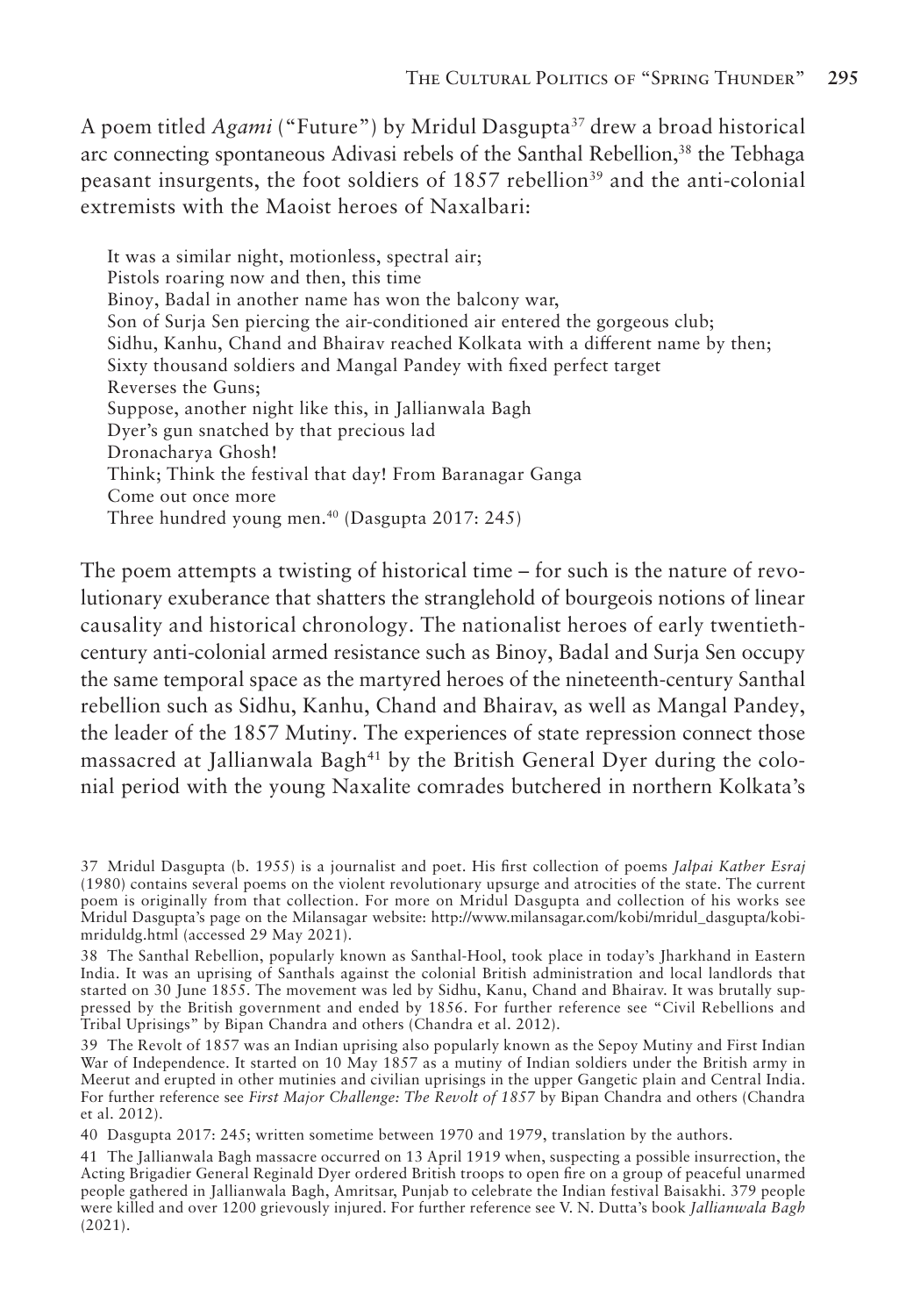Cossipore-Baranagar area.<sup>42</sup> The act of resistance is personified in the figure of the Naxalite revolutionary poet Dronacharya Ghosh<sup>43</sup> snatching the gun from General Dyer, the man who initiated the Jallianwala Bagh genocide.<sup>44</sup> Mrinal Sen's45 film *Kolkata 71* set in 1971 is an almost real-time depiction of violence and mass agitation that similarly showed the continuities in historical experiences of exploitation and deprivation leading to the revolutionary time of the Naxalbari Movement. It opened and closed with scenes of street violence as well as police brutality. It made its nameless narrator-protagonist an angry twenty-year old youth who carries the burden of a "thousand-year-old" history of exploitation, hunger and rage. Four different stories representing four different time periods before and after the decolonisation of India portray repeated cycles of suffering and exploitation of the poor in the film. Sen used to roam around the city capturing shots of mass agitation and violent confrontations for use in his films (Sen 2015: 105). The difference between politics and its representation is collapsed in *Kolkata 71* as the cinematic moment approximates Kolkata's street-politics in real time.

#### **Intellectual vanguardism**

From its very inception, the Naxalbari Movement celebrated (primarily urban) intellectual and political vanguardism, with its key leaders claiming foreknowledge of the revolutionary upheavals – in spite of its repeated invocations of spontaneous, armed resistance by rural subaltern populations. Sushital Roychoudhury,46 one of the Naxalbari pioneers as well as an internal critic of the

<sup>42</sup> The Cossipore-Baranagar massacre was an infamous police operation in that area, located in South 24 Parganas, near Kolkata. This brutal attack and mass murder of young men suspected of being Naxalites happened on 12 and 13 August 1971. The death toll was claimed to be between 80 and 100 though no official record was provided. The dead bodies were carried in hand-pulled carts and dumped into the Baranagar Ganges. For further reference see Economic & Political Weekly 1971.

<sup>43</sup> Naxalite martyr poet Dronacharya Ghosh was tortured to death in police custody on 6 August 1972. He was a partner of the social activist and fellow revolutionary Krishna Bandyopadhyay. For further reference see Dronacharya Ghosh's *Gronthito O Gronthito Kobita o Dinolipi* (2013).

<sup>44</sup> Saroj Dutta, in his article *Murti Bhangar Somorthone* ("Supporting the Breaking of Statues", Dutta 1993: 60–67) invoked the same legacy of a continuity of subaltern uprisings in Indian history and placed the Naxalbari Movement in a longer lineage of anti-colonial resistance and peasant movements.

<sup>45</sup> Mrinal Sen (1923–2018) was one of the most important Bengali filmmakers, who directed several political films throughout his career and won several national and international awards. His set of three films *Interview* (1971), *Kolkata 71* (1972) and *Padatik* (1973), known popularly as the Calcutta Trilogy and made during the turbulent period of Naxalbari, critically focused on the crisis of the period and its politics. For more about his work and politics see his memoir *Tritiyo Bhuban* (2015).

<sup>46</sup> Sushital Roychoudhury (1917–1971) was one of the major ideologues of the Naxalbari movement. He participated in the Tebhaga Movement and during the first split of the Communist party took the pro-Chinese line and went with the CPI(M). He was on the editorial board of *Deshahitaishi*, one of the organs of CPI(M) until his expulsion from the party for supporting Naxalbari in 1967. After joining CPI(ML) he acted as editor of *Deshabrati* and *Liberation*, its Bengali and English party organs, at different points. He distanced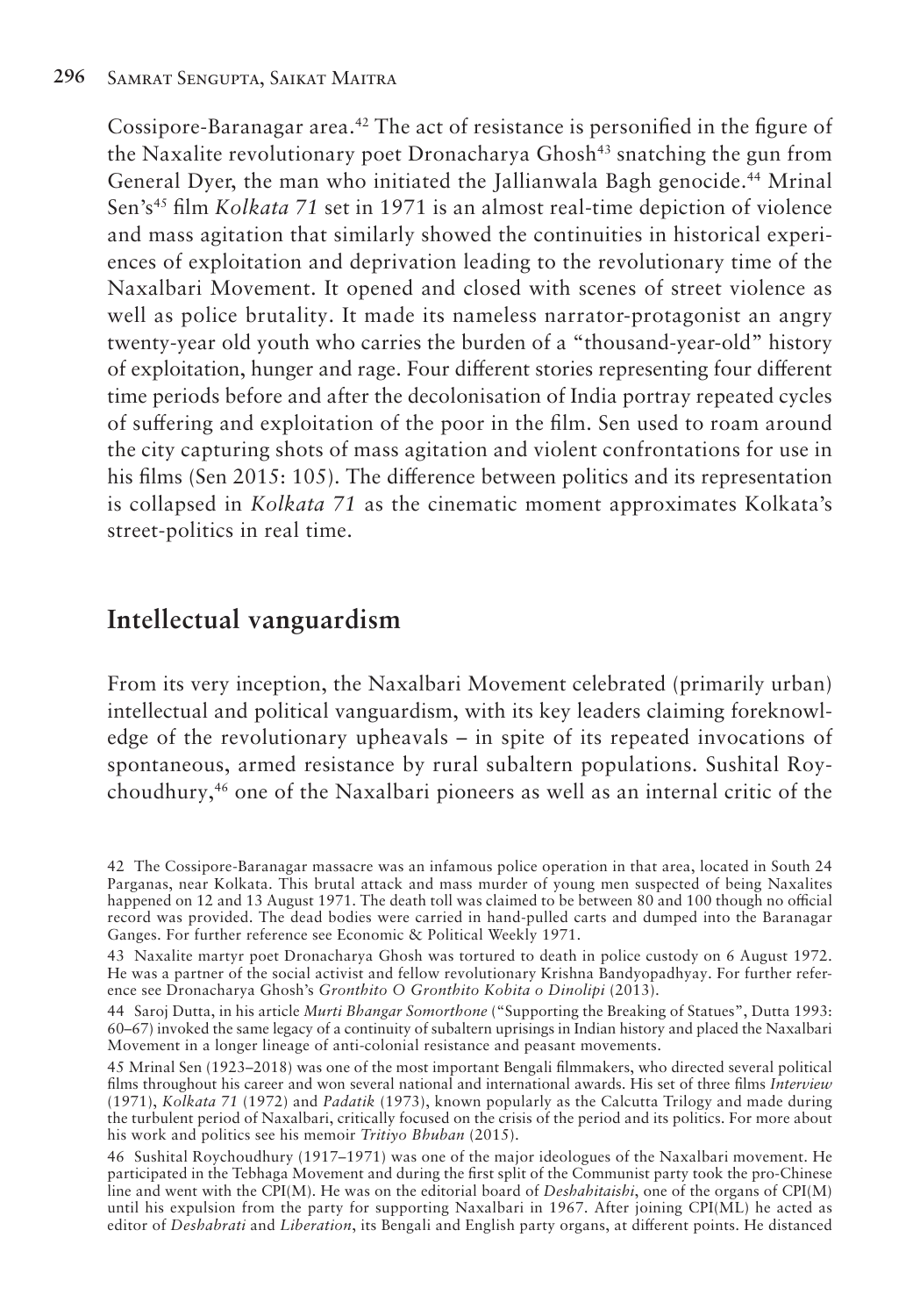movement, drew attention to this contradiction inherent in the CPI(ML) style of politics after the first party congress in 1970, in two documents.47 In the second document (Dashadhikari 1999: 1–20) Roychoudhury criticised Charu Mazumdar's prophetic assertion that 1975 would be the date of the revolution's fulfilment<sup>48</sup> as unwarranted intellectual vanguardism. While the unplanned emotive exuberance of Mazumdar's assertion could be understood as folly, it also marked a break from bourgeois rationalisation of the gradual and linear unfolding of democracy through electoral politics. The Naxalbari Movement made an epochal break with such an evolutionary historical unfolding of politics and instead laid bare a revolutionary horizon that demanded sacrifice, spontaneity, bloodshed (if necessary) and an unshakeable faith that the moment of revolution has already arrived.

The CPI(ML) leaders cited the example of Naxalbari as an instance of taking revolution beyond the chambers of rational discussions and long drawn out debates. Charu Mazumdar, in the second of his Eight Documents, had disparaged the transformation of the communist party into a debating society, which is a bourgeois tendency to defer political mobilisation and action (Mazumdar 2012, Volume 1: 25–26.) Therefore what was urgent for Mazumdar was to bypass the long process of mobilisation through mass organisations, ideological indoctrination of peasants and industrial workers, and the gradual movement from economic demands to a struggle for political power.49 Moreover, with the formation of the CPI(ML), a "cult of personality" had also evolved around the figure of Charu Mazumdar, supported by his close allies including Asim Chatterjee,50 Saroj Dutta and Kanu Sanyal. Mazumdar's authoritarian leadership brooked no ideological opposition within the CPI(ML) and any attempts to bring up alternative modes of political mobilisation by party members led to their immediate denunciation as reactionaries and expulsion from the party.

himself from the CPI(ML) in 1970 after expressing his ideological differences with the central party line through two documents. For more articles and references on Sushital Roychoudhury see *Ananya Sushital* (Dashadhikari 1999).

<sup>47</sup> One of them was famously known as *Purna's Document* (Dashadhikari 1999: 21–36) after the underground pseudonym of Sushital Roychoudhury. The other, written around the same time, but not released until after his death, is called *Hatakari Baamponthi Nitike Protihata Korun* ("Resist the Foolhardy Left Principles", Dashadhikari 1999: 1–20).

<sup>48</sup> See Mazumdar's "By 1975 Millions of Indian Masses will Create a Great Epic of Liberation" (Mazumdar 2012, Volume 2: 116–118).

<sup>49</sup> Yet it can be argued, following Suniti Kumar Ghosh, that mass politics, ideological work and economic struggle were not totally abandoned in the early works of Charu Mazumdar despite the emphasis on guerrilla action and the quest for political power (see Suniti Kumar Ghosh, Charu Mazumdar O Communist Andolone Biplobi Dhara, Dashadhikari 2009: 224–242). A relationship developed between these two forms of struggle, at least during the early phase, as reflected in the Eight Documents (Mazumdar 2012, Volume 1: 17–62). Later, the former line was abandoned, as decided at the 1970 CPI(ML) congress (Dashadhikari 2009: 226).

<sup>50</sup> Asim Chatterjee (b. 1944) was one of the most prominent student leaders of the CPI(ML) party from its inception. In 1971 he broke with the party owing to his difference with their views on the liberation struggle of East Pakistan. He then formed the Bengal-Bihar-Orissa Border Regional Committee of CPI(ML) as a separate faction of the movement. He is popularly known as "Kaka" (Mazumdar Volume 2, 2012: 334).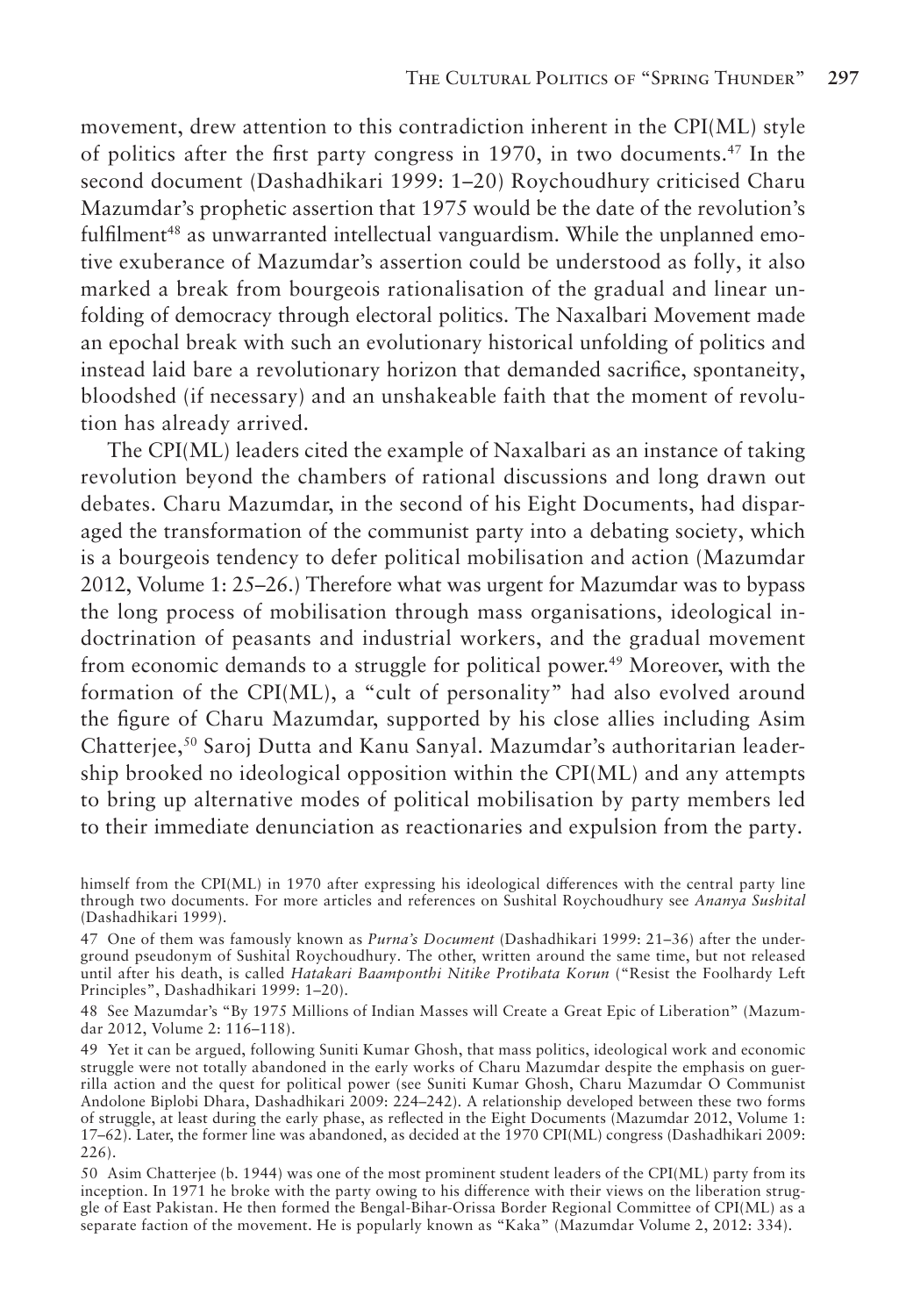On 23 April 1972, in a prophetic last meeting between Charu Mazumdar and Suniti Kumar Ghosh,<sup>51</sup> Majumdar agreed to call a meeting and engage in self-criticism.52 Archives would show how Charu Mazumdar's last letter written to his wife on 14 July 1972 (which fell into the hands of the police and precipitated his eventual arrest) reflects the leader's intention to review some of his positions when he finally concedes that "there has been widespread criticism in the party ... Revisions will be made".<sup>53</sup> Yet that moment of self-criticism and opportunity for course-correction would never arrive, as he would be arrested on 16 July 1972 and died in custody of cardiac arrest on 28 July 1972.54

Notwithstanding the authoritarian tendencies within the CPI(ML) leadership, the latent socio-economic tensions exposed by the movement provoked a fecund exchange of ideas between various Communist parties in the 1960s that has remained unmatched till today. In this ideological "war of positions", primarily carried out in multiple political journals, even the Naxalbari intellectuals often strayed far from the CPI(ML) party orthodoxies.

The Naxalbari vision of the political did not remain confined to the struggle for the control of the state despite their emphasis on the capture of political power through violence. It also meant addressing the contradictions between landless peasants and the complex nexus of feudalism, capitalism and colonialism/neo-colonialism. The CPI(ML) party leadership emphasised armed guerrilla action over mass mobilisation and economic struggle.<sup>55</sup> They also minimised the importance of argumentation. However, parallel to this call for direct action, a "culture of critique" informed by a "negative dialectics", as Ranabir Samaddar had put it (2019: 279), meant that Naxalbari intellectuals engaged in animated debates in radical left-leaning journals.56 These journals functioned beyond the

<sup>51</sup> Suniti Kumar Ghosh (1918–2014) was the editor of the English party organ of the CPI(ML) called *Liberation*. After Saroj Dutta's disappearance in 1971 he also took charge of the Bengali organ *Deshabrati*. Following Charu Mazumdar's death he published a self-critical view of the movement in *Frontier*. Later he formed another faction of the party called COC, CPI(ML) with Jagjit Singh Sohal. He is also the author of several important books on social sciences including *India and the Raj* and *The Indian Big Bourgeoisie*  (Mazumdar 2012, Volume 2: 333).

<sup>52</sup> Suniti Kumar Ghosh discussed this meeting of 23 April 1972 in his articles *Sesh Dekha* ("Last Meeting") and *Charu Mazumdar O Communist Andolone Biplobi Dhara* ("Charu Mazumdar and the Revolutionary Line in the Communist Movement"), reprinted in *Ebong Jalark* (Special Issue on Charu Mazumdar; see Dashadhikari 2009: 196–205, 224–242). This magazine has reprinted original documents and writings by a variety of Naxalbari activists.

<sup>53</sup> Charu Mazumdar quoted in the newspaper report "Letter led to Arrest of Majumdar" published in *Hindustan Standard,* Calcutta, Tuesday, 18 July 1972 (Dashadhikari 2009: 59).

<sup>54</sup> See newspaper reports "Letter led to Arrest of Majumdar" in *Hindustan Standard*, Calcutta, Tuesday, 18 July 1972 and "Charu Majumdar Dead" in *The Statesman*, Calcutta, Saturday, 29 July 1972 (Dashadhikari 2009: 58–60, 85–87).

<sup>55</sup> See "Political Resolution of the Communist Party of India (Marxist-Leninist)" (Ghosh 1992: 46–54).

<sup>56</sup> Madhumay Pal discusses the more politically inclined magazines that grew around the critical questions raised by the Naxalbari event in his collection of original documents on the movement. He writes: "Three issues of *Krantikaal* were released after 1964. The magazine *Chinta* was released from 1965 onwards […] Since 1967 *Dakshindesh, Purbadesh, Bhitti, Puber Hawa, Chhatrafouj, Commune, Abad, Kalpurush, Ghatanaprabaha* and many more journals and magazines have left the impression and testimony of the political debates of the age, which can itself be a subject of research" (Pal 2017: 131–132).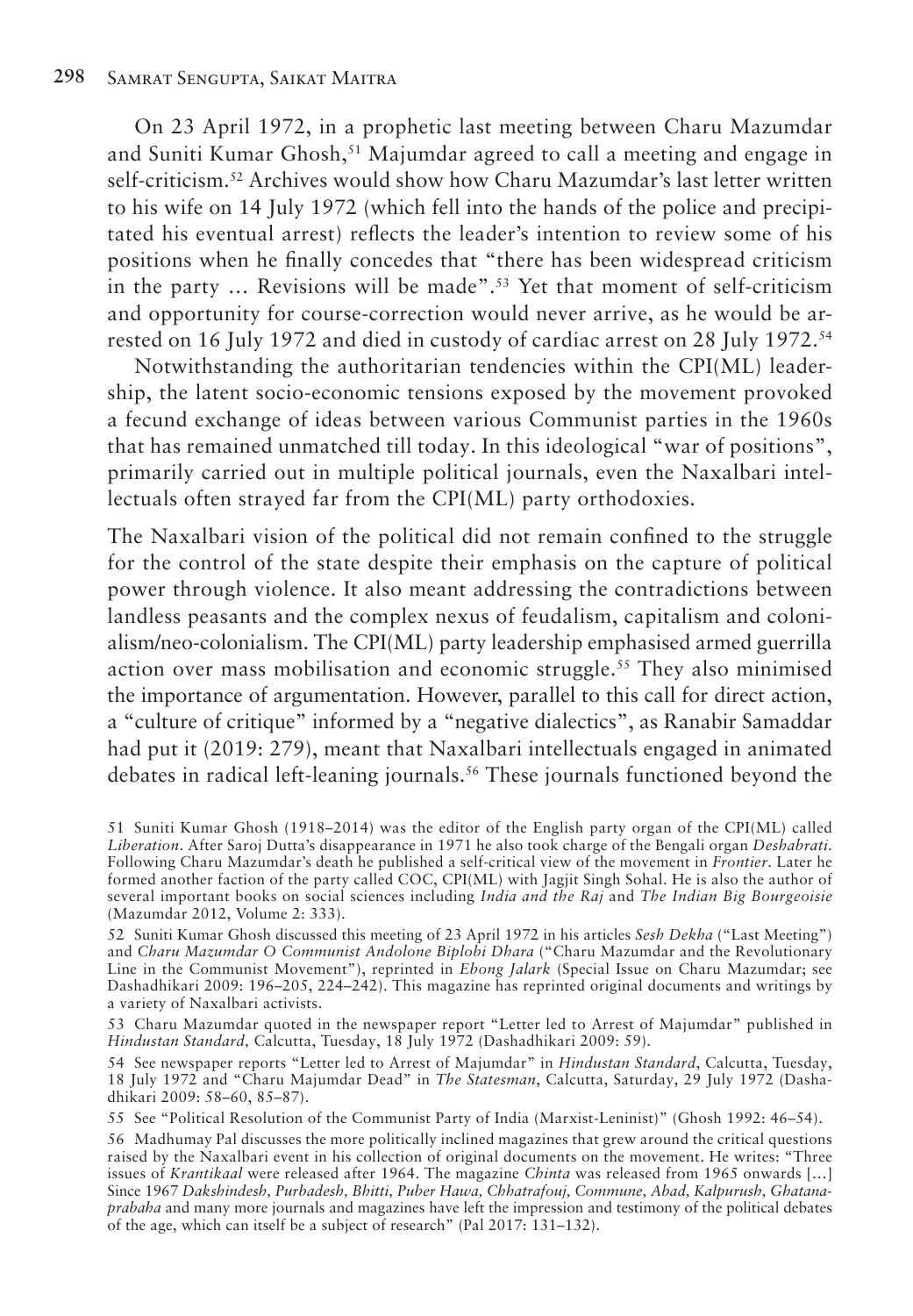political authoritarianism that characterised the party organs of the CPI(ML) – *Deshabrati* (in Bengali) and *Liberation* (in English).57 *Deshabrati* was founded by Naxalbari sympathisers within the CPI(M) after they were expelled from that party for supporting the Naxalbari uprising and forcefully thrown out of the management of the CPI(M) organ *Deshahitaishi*. 58 With the formation of the CPI(ML) on 22 April 1969, *Deshabrati* became the pronounced party organ of the CPI(ML). Some people associated with *Deshabrati* refused to join the CPI(ML) and expressed their objections. But these dissident supporters of the movement were alienated from the magazine when it became the party organ.

It is also important to keep in mind that, even before *Deshabrati* was founded, another magazine called *Chinta* propagated radical thought beyond the hegemony of any party (Sen 1980: 30). *Dakshin Desh* is another prominent political journal that articulated notions of armed revolution even before the Naxalbari event of 1967 (Sen 1980: 39).59 Although journals such as *Chinta* and *Dakshin Desh* inveighed against the CPI(ML) policy of abandoning mass organisation, they also insisted upon the need for revolution. These groups also wrote against the propaganda and false hope generated by the CPI(ML) and the latter's intolerance of dissent and blind leap into guerrilla action.<sup>60</sup> The *Dakshin Desh* group chose to maintain the Coordination Committee of Revolutionaries, even after a large number of its members left to form the CPI(ML) party.

Criticism emerged as the strongest element of the Naxalbari movement, with its counter-hegemonic and confrontational style of politics. The CPI(ML) repeatedly tried to silence criticism, denouncing dissenting opinions of even the most committed comrades as revisionist. Paranoia and conspiracy theories were spread about dissenters and the party increasingly adopted an anti-intellectual posture.61 Charu Mazumdar proposed that comrades not read too much, as books might distract them from the diktats of the party, the real harbinger of revolution.<sup>62</sup> Relying heavily on Chinese Marxism and the theories of Mao Ze-

<sup>57</sup> Apart from these political journals, literary journals such as *Aneek* and *Anustup* in Bengali and the social science journal *Frontier* in English contained more critical and creative debates on Naxalbari. Although they did not have any particular party affiliation, they nonetheless acknowledged many of the Naxalbari criticisms of the Indian state and the dominant social and intellectual classes.

<sup>58</sup> After the expulsion, which occurred on 28 June 1967 (following the Naxalbari uprisings on 24 and 25 May of that year), the Naxalbari supporters formed *Deshabrati* as their mouthpiece on 6 July 1967.

<sup>59</sup> This group formed a separate organisation called the *Maoist Coordination Committee* (MCC) on 20 October 1969 to continue their struggle and produce their own Naxalbari legacy. For details see "Co-ordination Committee o CPI(ML)-r Songe 'Dakshin Desh'-er Somporko—MCC-r Jonmo" published in 1994 by MCC (Pal 2017: 246–253).

<sup>60</sup> See "CPI(ML)-er Rajnoitik Prostab Somporke Koekti Katha" (Pal 2017: 237–245) and "Kakshar Siksha Nin: Bam Line Borjon Korun" (Pal 2017: 75–79) in *Dakshin Desh* magazine in the years 1969 and 1974, respectively.

<sup>61</sup> See discussions in *Naxalbari and Indian Revolution* (Sengupta 1983: 112–116), originally translated from the Bengali book *Biplab Kon Pothe* (1970).

<sup>62</sup> See Mazumdar's "A Few Words to the Revolutionary Students and Youth" (Mazumdar 2012, Volume 2: 61–69).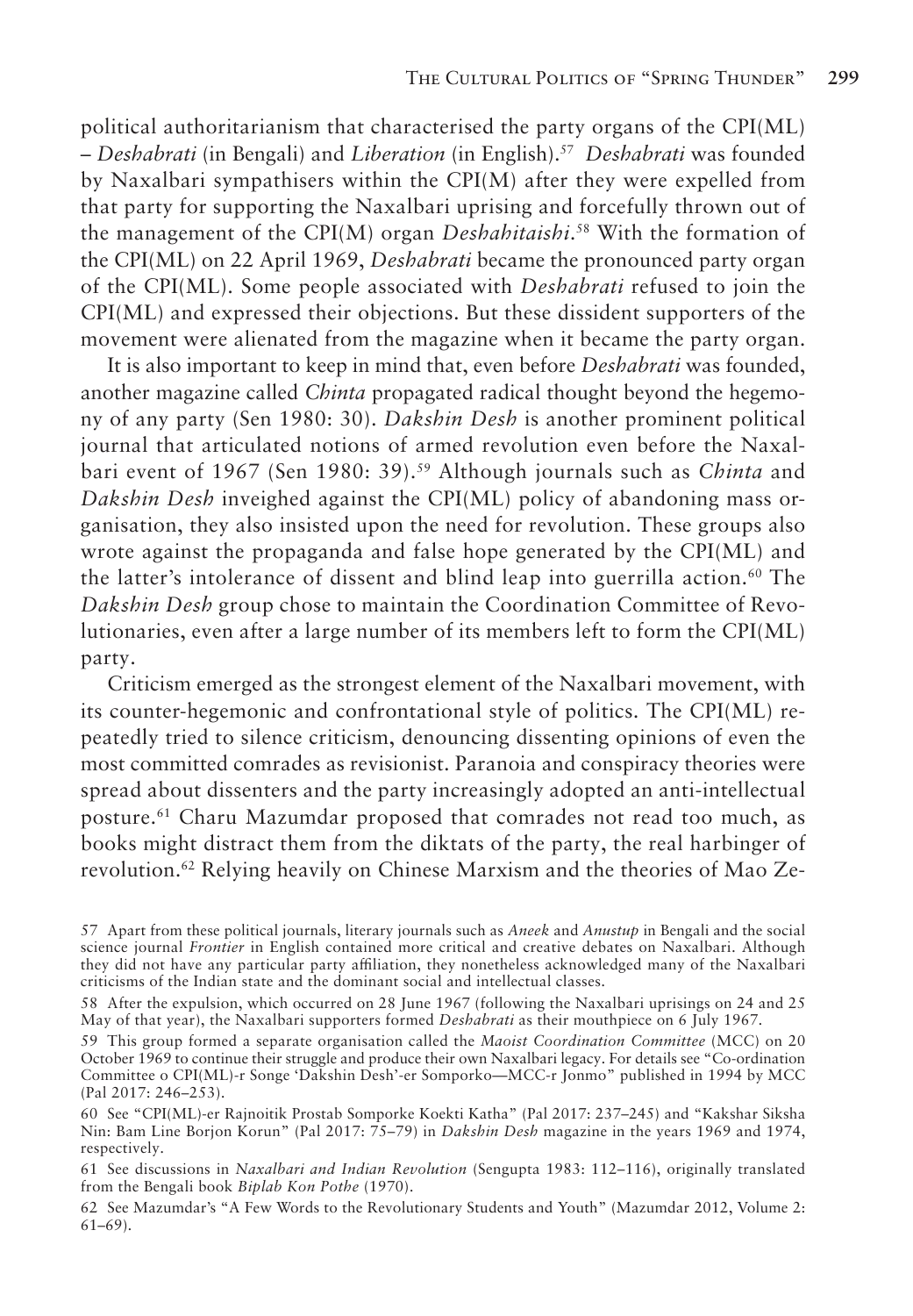dong, often without considering their appropriateness for the Indian context, he insisted that young party comrades read only a few writings by Mao, as well as *The Quotations of People's War* published by the Central Committee of the great Communist Party of China (Mazumdar 2012, Volume 1: 80). He promoted experience as a mode of knowledge acquisition for Naxalite radicals, who were required to share their lives with destitute peasants and landless agricultural labourers. Through its attack on bourgeois historiography and knowledge, the CPI(ML) leadership erected its own foundational principles, marked by adventurism and the personality cult of Charu Majumdar. This also gave a romantic aura to the revolutionary violence that appealed mostly to middleclass student groups, rather than proletarian workers or peasants. Sambhu Rakshit63 in a poem64 titled *Rajniti* ("Politics") makes a powerful and self-reflexive critique of this romanticisation of urban youth members relocating to the villages for political radicalism. He writes:

When I return to the village with the kinship of my progress I feel scared; Sunshine, water, the rage of farmers all seem false to me … Honestly speaking I do not love the village and all that; I don't even think of doing anything for the village It seems my only task is to Study the awakened eyes, arms, faces, and prophesy the future.<sup>65</sup>

If 1975 was the year prophesied by Charu Mazumdar as the successful fulfilment of the Naxalbari Revolution, then Sambhu Rakshit's poem (published the same year) exposes the deep sense of estrangement felt by urban radical youths sent to live with the rural peasantry in whose name the revolution was supposed to be waged.

## **Poetics and politics of revolution**

Decades before the brutal killing of peasants in Naxalbari in 1967, Saroj Dutta had already offered a trenchant critique of modernist Bengali literature, influenced by a Freudian emphasis on the individual psyche, as a distraction from the path of historical materialism (Dutta 1993: 51–57). More broadly, the CPI(ML) insistence on political art that focused only on the question of revolution made personal intimacy and the individual psyche superfluous. On the one hand, this

65 Rakshit 1975: 68, translation by the authors.

<sup>63</sup> Sambhu Rakshit (1948–2020) was the youngest poet among the Hungrealists, the experimental group of poets and authors from West Bengal in 1970s. For more on Sambhu Rakshit and his works see Sambhu Rakshit's page on the Milansagar website http://www.milansagar.com/kobi\_8/sambhu\_rakshit/kobi-sambhurakshit.html (accessed 29 May 2021).

<sup>64</sup> Published in the 1975 special issue on politics of the magazine *Kolkata*.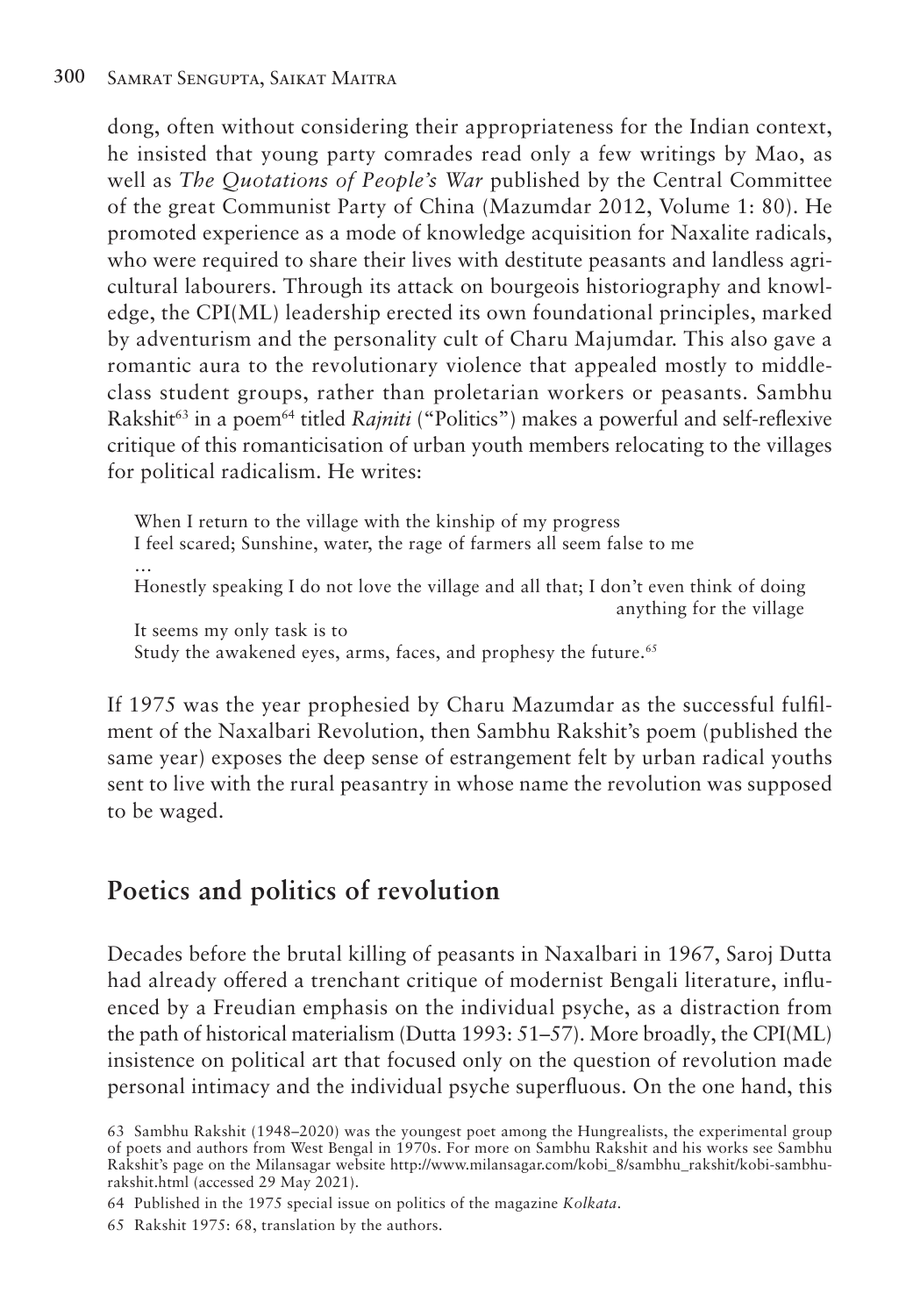led to a proliferation of literature depicting the miseries of the working poor and the revolutionary artist's sacrifice, which became increasingly suffused with masculine fantasies of revolutionary violence and courage against all odds. Immediately after the Naxalbari event, when Ajit Pandey<sup>66</sup> composed his famous song "Terai Weeps oh/ weeps my heart/ Naxalbari field weeps/ For seven daughters" (translation by authors) dedicated to the martyrs, Charu Mazumdar requested that he change the word "weeps" to "burns" as a means of foregrounding the emotional tenor of rage against oppression rather than the pain of loss. On the other hand, this reductive approach to revolutionary art invited internal criticism and doubt regarding the leadership in various cultural productions. An excessive emphasis on revolutionary praxis undoubtedly prevented CPI(ML) affiliated intellectuals and artists from developing a clearly defined aesthetic theory of their own. Nonetheless, the party orthodoxy's repressive tendency initiated a wide-ranging practice of interrogating cultural forms and aesthetic expressions emanating both from the past as well as the CPI(ML) leadership.

As suggested earlier in the article, Utpal Dutta's<sup>67</sup> 1967 play *Teer* ("Arrow", Dutta 1995: 215–326), written and performed about the Naxalbari police action against the peasants, remains one of the most powerful examples of the cultural expression favoured by CPI(ML) intellectuals such as Saroj Dutta.<sup>68</sup> Teer exposed the hypocrisy and reactionary tendencies of the mainstream communist parties associated with the CPI(M)-led United Front government in West Bengal. In the play, when Adivasi leaders organise an uprising against *jotdars* under the patronage of the ruling  $CPI(M)$  party, the communist leader Siben characterises it as an American-led capitalist conspiracy, while at the same time seeking help from the US government to curb the revolution. This exposes his hypocrisy and serves to strengthen the revolutionary upsurge. The stage set was designed with six window frames placed high up on the stage, exposing the faces of a suit-wearing capitalist, a *kurta*-clad *jotdar*, a Congress leader wearing a *khuddar* cap, a newspaper editor and a woman wearing loud make-up (representing the consumerist bourgeoisie) – suggesting the tight-knit association among repressive elite groups ranged against the subaltern Adivasis. The faces of the leaders of the mainstream communist parties – such as the  $CPI(M)$  – periodically appear in the sixth window, thus exposing the communist parties' collusion with dominant

68 Utpal Dutta visited Naxalbari to see the situation himself and interviewed some of the militant peasants and their wives. He also met Charu Mazumdar at his house in Siliguri before composing the play (Dutta 2009: 87–89).

<sup>66</sup> Ajit Pandey (1937–2013) was a popular singer with leftist sentiments with thirty albums to his credit and was famous for political and folk songs. He was also elected as a Member of the Legislative Assembly from West Bengal under CPI(M) in 1998. For more on Ajit Pandey and his works see Ajit Pandey's page on the Milansagar website: http://www.milansagar.com/kobi/ajit\_pandey/kobi-ajitpandey.html (accessed 29 May 2021).

<sup>67</sup> Utpal Dutta (1929–1993) was a highly celebrated political playwright, theatre director and actor (both on stage and in films) from West Bengal. He was also known as a Marxist intellectual and scholar with expertise on dramatic art and Shakespeare. For more information on Utpal Dutta see the opening page of his book *Towards a Revolutionary Theatre* (2009).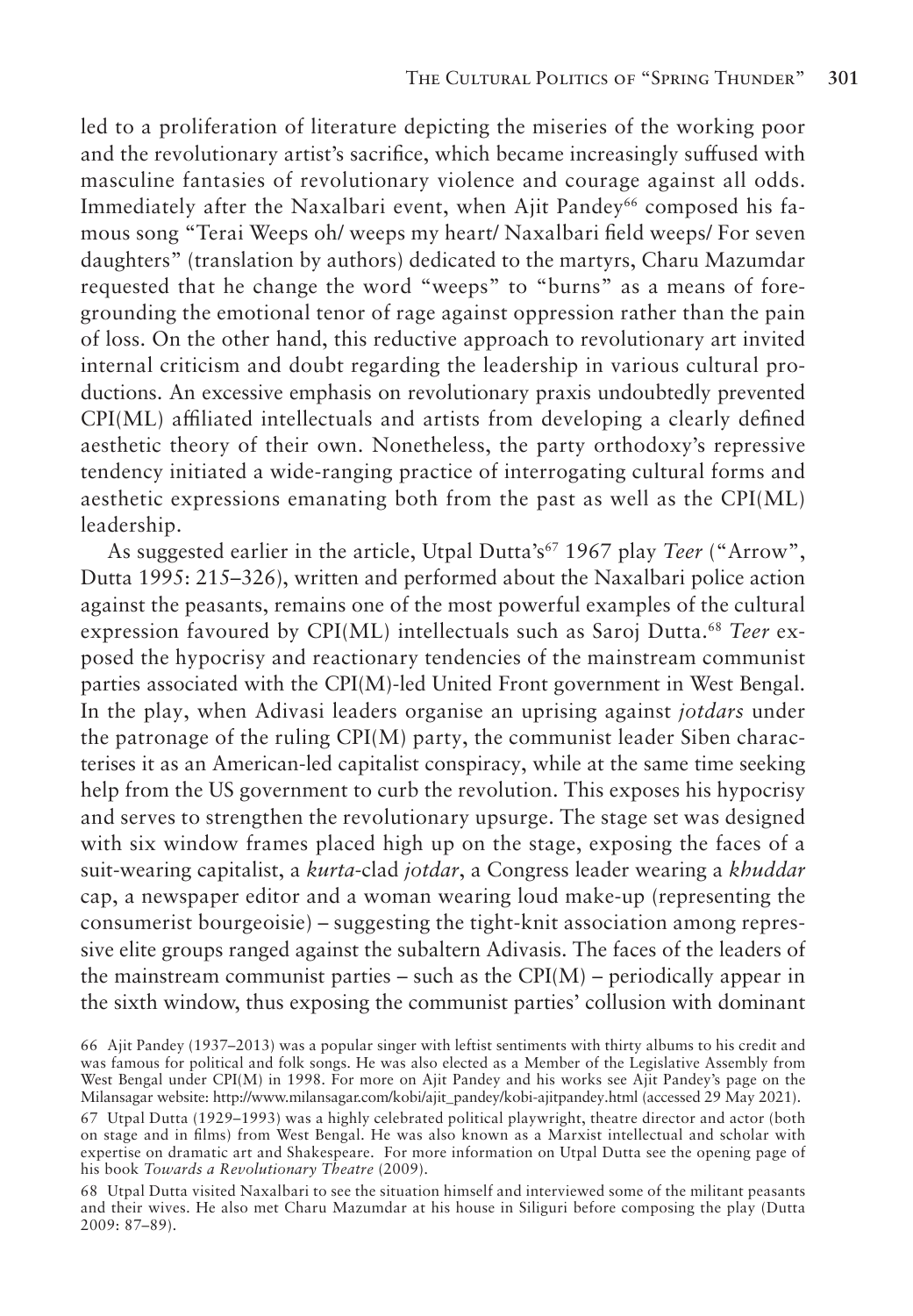social elites. Each face thus represented a particular counter-revolutionary force. The play denounced how CPI(M) leaders (like Siben) failed the subaltern peasantry by collaborating with the *jotdars*, making false promises of revolution and ultimately mobilising state repression against the rebelling peasants. The play's significance lies in its depiction of solidarity networks among various indigenous groups from northern West Bengal, who gradually relinquish their divergent faiths and prejudices in order to pursue revolutionary violence.

While Dutta later conceded that the Naxalbari event was exaggerated in his play, he also pointed out that – "When the volley of police bullets mow down the women in Prasadujot,69 only a 'pure' intellectual, disdaining taking sides, could remain unmoved" (Dutta 2009: 90).70 Violence and rage became privileged literary affects to represent social inequalities and demand redress. These affects dovetailed with the Naxalbari call for the termination of class enemies and modes of oppression. While *Teer* remains a powerful paradigm for cultural productions committed to the Naxalbari cause, its portrayal of collective struggle among poor peasants had little impact on later works depicting Naxalbari, which largely focused on the struggle, suffering, angst and crisis of middle-class activists.

#### **Sexuality and the feminist critique**

The real-time politics in artistic productions did not prevent criticism of the dominant Naxalbari party line, despite its celebration of the revolutionary impulse. Mrinal Sen's film *Padatik* ("Foot Soldier", 1973) is one such example of critical intimacy with Naxalbari politics by a politically sensitive artist. The protagonist, Sumit, is a Naxalite youth who finds safe haven in the apartment of an affluent woman who is separated from her husband. The woman, who undoubtedly belongs to the privileged bourgeoisie, sympathises with the movement because she lost her activist brother in the revolution. Made in 1973, the film shows the final phases of Naxalbari as it was fragmented by police brutality and internal conflict within the CPI(ML) hierarchy. Sumit is increasingly alienated by his growing criticism of the party line, and his radical comrades

<sup>69</sup> The village in the Naxalbari area where the 24–25 May 1967 confrontation between police and demonstrating peasants took place.

<sup>70</sup> Even after his fallout with the CPI(ML) party line, Dutta continued to support Naxalbari forms of politics in staging plays that related to the legacy of past anti-colonial peasant resistance, such as *Titumeer*, depicting the eponymous leader of Wahabi movement, or that criticised non-violent politics, such as *Manusher Adhikare*, which was based on the crisis of the exploitation of Blacks in the United States. For more on his works and politics see his book *Towards a Revolutionary Theatre* (2009). After his separation from the CPI(ML), when he was arrested for supporting the party and subsequently released (allegedly by surrendering to the government according to some of his critiques), he became an ardent critique of the CPI(ML) party line. He wrote in *Frontier* using the pseudonym Rafiqul Islam, expressing his critical views (Islam 1969: 37–40).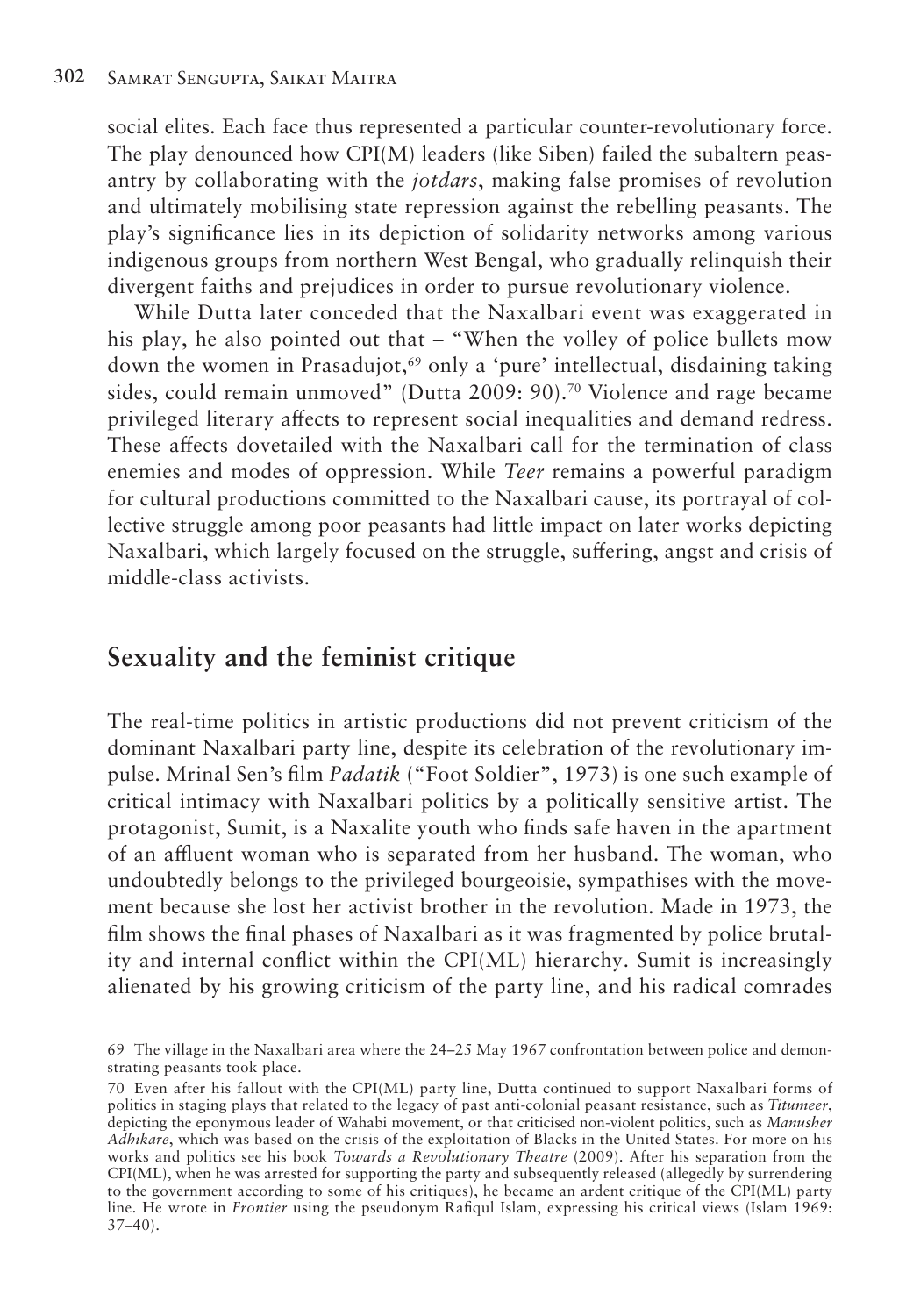ultimately abandon him over his doubts about the real objectives of revolutionary violence. The film manages a sensitive but sustained depiction of conflict within CPI(ML) politics, where authoritarianism reigned and debate meant expulsion from the party.

In the film, sexual conservatism and petty bourgeois conventional morality, moreover, lead the CPI(ML) leadership to suspect that Sumit is having an affair with his hostess. His life and relationship are scrutinised as he is increasingly suspected of having strayed from the heroic path of revolutionary sacrifice. Although anxiety over the intimate lives of radical activists began appearing in aesthetic productions related to the movement in the early 1970s, Naxalbari's revolutionary discourse failed to address questions of sexuality and gendered intimacies, except through ideals of sacrifice, rejection and denunciation. Recent scholarship on the Naxalbari movement, authored by Mallarika Sinha Roy (2011) and Srila Roy (2012), focuses on the movement's gendered and personal aspects, concentrating primarily on the experiential lives of female activists. Sumit's alienation in *Padatik* may have been caused by his failure to live up to the idealised model "of the 'revolutionary youth' – an uncompromising, honourbound and somewhat naïve young activist who lived and died in that enchanting high tide of radical politics" (Sinha Roy 2011: 67), which is predominantly masculine in nature and "remains one of the most definitive characterisations of the Naxalbari movement" (ibid.).

Control over the personal lives and sexuality of men and women was a regular practice within the revolutionary party. When reflecting on their revolutionary lives, many erstwhile activists' accounts reveal a self-reflexive and critical view of the movement. In her memoir on Naxalbari, Krishna Bandyopadhyay, a Marxist and Feminist activist from Bengal, criticised the patriarchal culture within the CPI(ML) rank and file, while also acknowledging the movement's impact on her later life (2008: 52–59). She described how her lover and comrade Dronacharya Ghosh interrupted an intimate moment between them to ask her to read a book by Mao Zedong on class struggle among Chinese peasants. Perhaps he did this because he thought sexual intimacy with a comrade might distract them both from the path of revolution. While Bandyopadhyay celebrates the Naxalbari movement and the ideological emancipation it offered her, she remains critical of party orthodoxy and anxieties surrounding the sexual lives of young activists.

In the novel *Atta Natar Surjo* (2013) by Ashok Mukhopadhyay, Krishna Bandyopadhyay is portrayed as the fictional character Panchali, whose love for the revolutionary poet Dronacharya Ghosh is ultimately frustrated because of his ideological commitment to asceticism. The novel seems to have drawn upon real life accounts such as Krishna Bandyopadhyay's memoirs (Bandyopadhyay 2008, 2017a–c), which discuss sexual conservatism as part of the revolutionary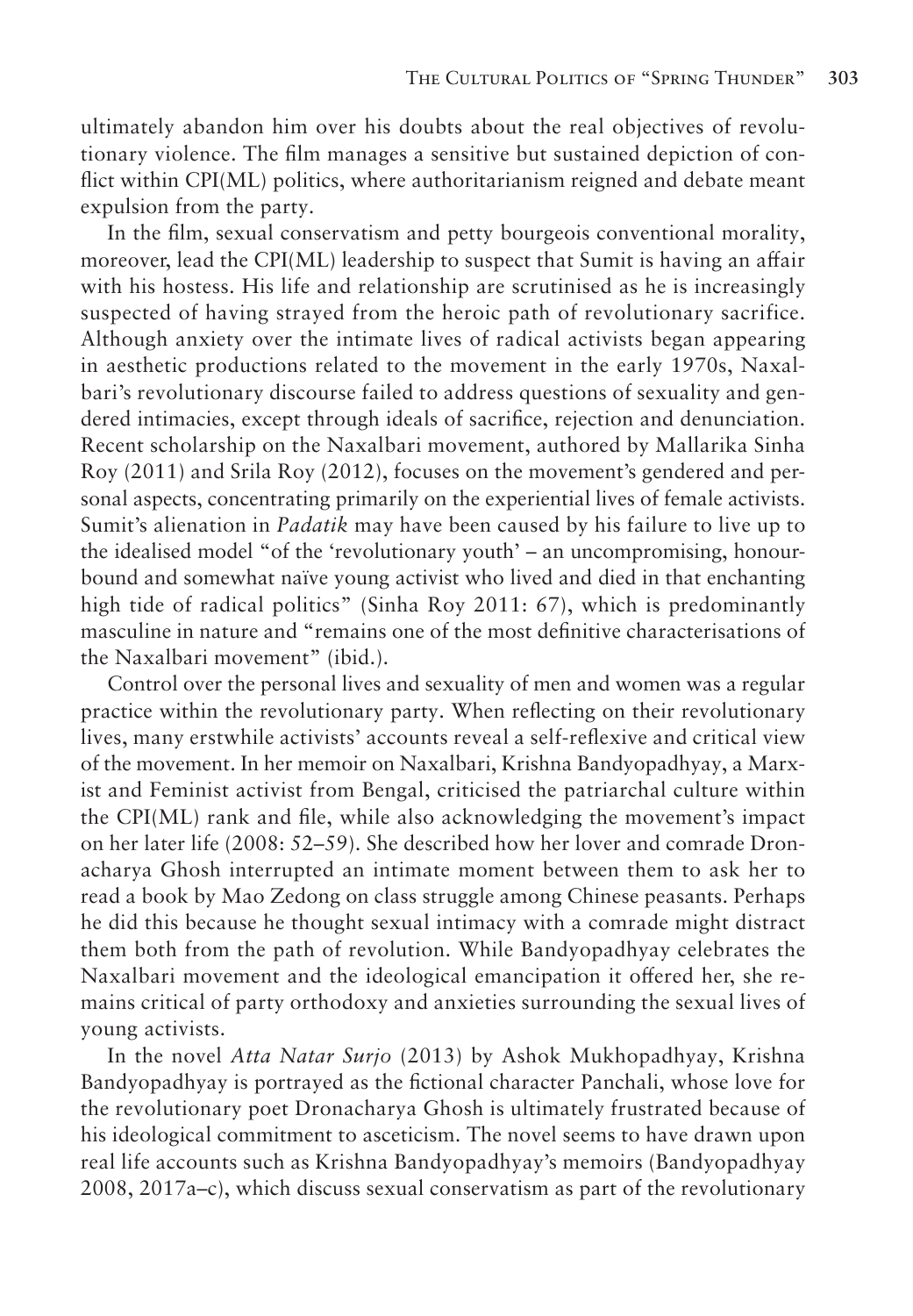activist ideology, and Dronacharya Ghosh's diary (2013), which testifies to his discomfort with sexual relationships.

The novel moves on to show Panchali's second relationship with Nirupam, another comrade from the revolutionary party, after Dronacharya is killed in police custody. The party leadership proscribes this second relationship, and many of her male colleagues resent her supposed lack of sexual fidelity and failure to perform the role of a bereaved widow devoted to the memory of her martyred comrade. As Srila Roy correctly observes – "The irony is that within the radical redefinition of marriage in the movement […] the labels of 'wife' and 'widow' were largely rendered redundant. Yet, women were made to perform symbolic (and actual) roles that served to restore middle-class codes and expectations of womanhood" (Roy 2012: 79).

Panchali's relationship with the party remains ambiguous throughout the novel. Despite being a middle-class, liberated woman, she has a marginal position within the party. Yet as a female revolutionary, she often expresses a dissenting opinion on certain party ideologies. Once she refuses to abide by the CPI(ML) party's injunction of *khotom*, or "murder", of a male comrade who tried to molest a woman staying in his shelter. She protests, stating that sexual abuse and power plays were regular occurrences within the party, and murdering the perpetrator might not solve the problem. Krishna Bandyopadhyay's multiple accounts  $(2008, 2017a-c)$  are framed in the novel as a critique of authoritarianism and patriarchy within the party. The novel depicts the final phases of the Naxalbari Movement as marked by bitter internal schisms and fragmentation over questions of ideological orthodoxy and suffocating debates over moral pretensions.

The novel ends in 2010, after a time lapse of several years. By now, Panchali has become a social activist, and we see her arriving at a tribal village in Jhargram to protest against a police encounter with some Adivasis falsely framed as Maoists. Witnessing children in the village staging a mock confrontation between police and protesters, Panchali remembers her Naxalbari past and her two lovers who gave their lives for the revolutionary cause. She realises that the battle between the state and the revolutionaries continues in a different form. The novel acknowledges the limits of mainstream Naxalbari politics and yet, at the same time, reveals its subversive potential as a radical promise of revolution to redress social inequalities.

The sexual and moral conservatism idealised by the CPI(ML) was part of the general revolutionary consciousness of the period, as reflected in the intellectuals who broadly supported the movement. Samaresh Basu,<sup>71</sup> who penned

<sup>71</sup> Samaresh Basu (1924–1988) was a major Bengali writer and was a part of the Trade Union movement and the Communist Party of India for a brief period. In 1949–1950 he was jailed when the Communist Party was declared illegal. He wrote a number of novels on the Naxalbari movement such as *Manush Shaktir Utsha* ("Power Comes from People", 1974) or *Mahakaler Rather Ghora* ("Chariot Horse of Time", 1977). His works also dealt deeply with human sexuality and he faced charges of obscenity twice, for his novels *Bibar* (1965) and *Prajapati* (1985). For more on his works see *Samaresh Basu Rachanabali* Volume 7 (Basu 2002: 5–7).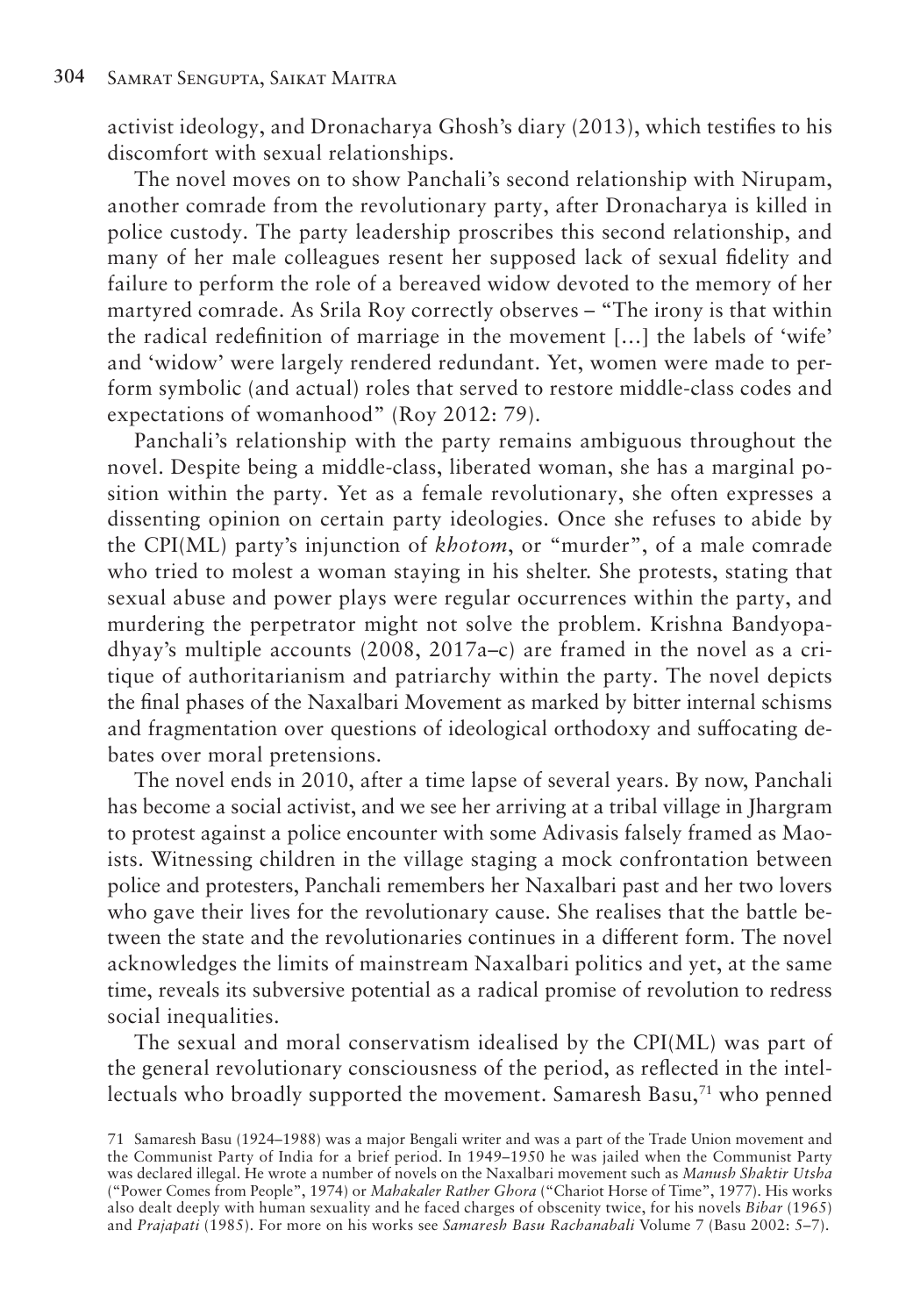a number of novels depicting Naxalbari, was bitterly criticised in the pages of *Frontier* for his 1968 novel *Patak* ("The Fallen") for imagining "a Naxalite going straight to a brothel after having a fierce battle with the police" (Chattopadhyay 1968: 15).

Saibal Mitra, an active participant and supporter of the Naxalbari line of politics, was similarly disparaged for his representation of sexual relationships in his 1978 novel *Agrahabini* (Mitra 1990). The novel depicts most of the major political events and internal debates of the movement up to the death of Charu Mazumdar and fragmentation of the party. The firebrand revolutionary, Ajit, is the central protagonist. His intimacy with a Santhal woman and assumption of a Santhal way of life by giving up his middle-class revolutionary identity is severely criticised by the party leadership. He is expelled from the party and eventually killed by police after his erstwhile comrades inform upon him. The novel perhaps shows the crisis of the bourgeois leadership of a revolutionary party, which wanted to share lives with the poor tribal peasants but did not expect their comrades to transgress sexual proprieties of class and ethnic identities. These cultural texts, emerging especially in later stages of the Naxalbari Movement, were no doubt sympathetic to the broader ideological aims of Naxalbari, yet manifested the severe strain placed on bourgeois revolutionaries in their attempts to transcend class and social position through revolutionary self-making.

#### **Continuations**

The Naxalbari vision of political transformation and its critical impetus for representing the violence of class domination led to the emergence of a radical group of writers even after the end of the movement. While they wrote stories and novels focusing on the movement, they were also invested in portraying the abject poverty and exploitation of contemporary society that created the grounds for revolution. Nabarun Bhattacharya<sup>72</sup> is one such writer whose collection of poems, *Ei Mrityu Upatyaka Amar Desh Na* ("This Valley of Death is Not My Homeland") published first in 1972 (republished in 2004), is broadly based on state violence and brutality toward Naxalbari supporters. The collection's title poem refers to the extra-judicial murders of eight young activists at Amdanga in Kolkata. Throughout his career, Bhattacharya's work continued to refer to social differences, the exploitation of the poor and the subjugated, and the latent possibility of revolution's eternal return – transcending the inten-

<sup>72</sup> Nabarun Bhattacharya (1948–2014) was an experimental Bengali fiction writer and poet with strong radical left sensibilities who started his creative career in the 1970s and became popular in the 1990s. His works touched upon social exploitation, political resistance and neo-liberal consumerist culture. He was the son of the renowned author Mahasweta Devi and playwright Bijan Bhattacharya. For more on Nabarun's work and politics see *Nabarun Bhattacharya: Aesthetics and Politics in a World After Ethics* (Bhattacharya et al. 2020).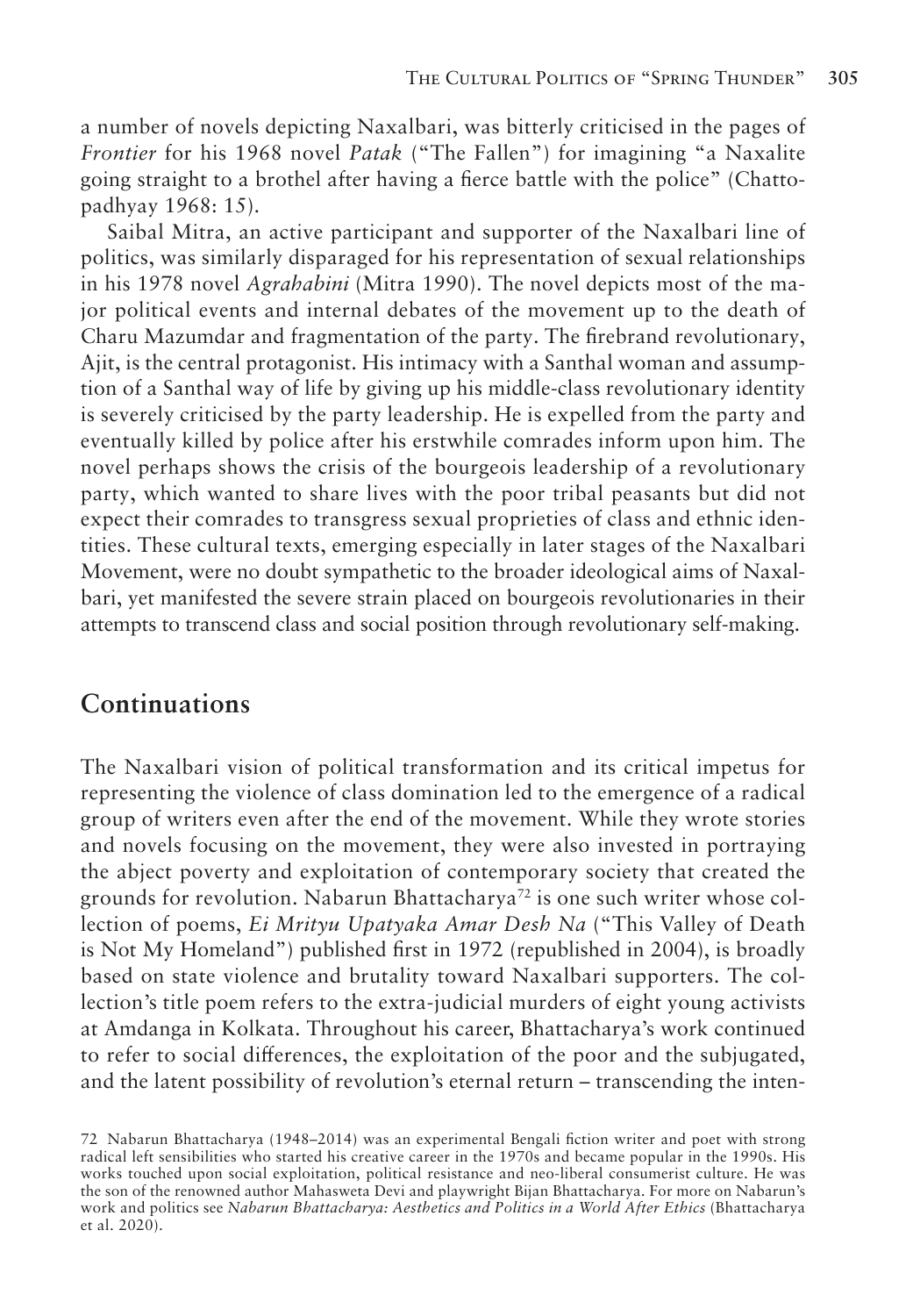tionality of both the state and organised political parties. Traces of the Naxalbari movement as a subversive moment of radical politics continually surface in his works.

His 1993 novel *Herbert* returns to the theme of Naxalbari and reflects the emotive and unpredictable connections between past revolution and memory in post-1990s neo-liberal, consumerist and apparently counter-revolutionary urban Kolkata. The eponymous character, Herbert, is deeply consumed by his belief in ghosts and necromancy. He calls the spirit of his nephew Binu, who was a Naxalite activist killed by the police during the fiery decade of the 1970s. Later, in a dream, Herbert learns of Binu's diary, hidden behind a picture of the Hindu deity Kali in their household.

The novel employs a strange suturing between past and present, between Herbert's emotional closeness to Binu, who was a foot-soldier in the Naxalbari movement, and Herbert's present role as a spirit medium who can converse with ghosts. Under the influence of Binu, Herbert had served as a messenger and supplier of arms for the movement in the 1970s. In the post-revolutionary world, he becomes a local medium informing people about the condition of their dead relatives suffering in the other world. Eventually, he commits suicide after being accused of fraudulent activities by the members of a rationalist society. When his body is placed in an electric furnace, an explosion suddenly blasts the cremation ground. We later learn about the sticks of dynamite lying dormant inside Herbert's mattress from the time they were secretly stashed there by Binu at least two decades earlier.

In Suman Mukhopadhyay's 2005 cinematic adaptation of *Herbert* the viewer is shown the Bengali words *Pulisher Kukur Debi Roy Hushiyar*: "Police Mongrel Debi Roy Be Careful!" scrawled on the door of the crematorium furnace just before it closes with Herbert's body inside, referring to Debi Roy, a police officer during the Naxalbari period infamous for torturing revolutionaries in custody. This warning flashes just before the furnace door closes, leading to the huge explosion. Similarly, the memory of revolution acts as a warning: apparently meaningless and disconnected to the present, but imbued with the unconscious political imagination of eruptive revolutionary violence. The police chief investigating the strange case of terrorism that exploded Herbert's dead body quotes Foucault, acknowledging that it is a far reach for our political establishment to tell when and where such explosions may occur. Binu's absolute faith in revolution is compared ironically with Herbert's equally powerful faith in ghosts. The possibility of revolution lies beyond any calculative set of logical possibilities. The novel suggests that nobody knows where the dynamite of revolution is hidden, as the unconscious effect of Naxalbari lingers beyond our knowledge, even after it is presumed to have been safely consigned to the past.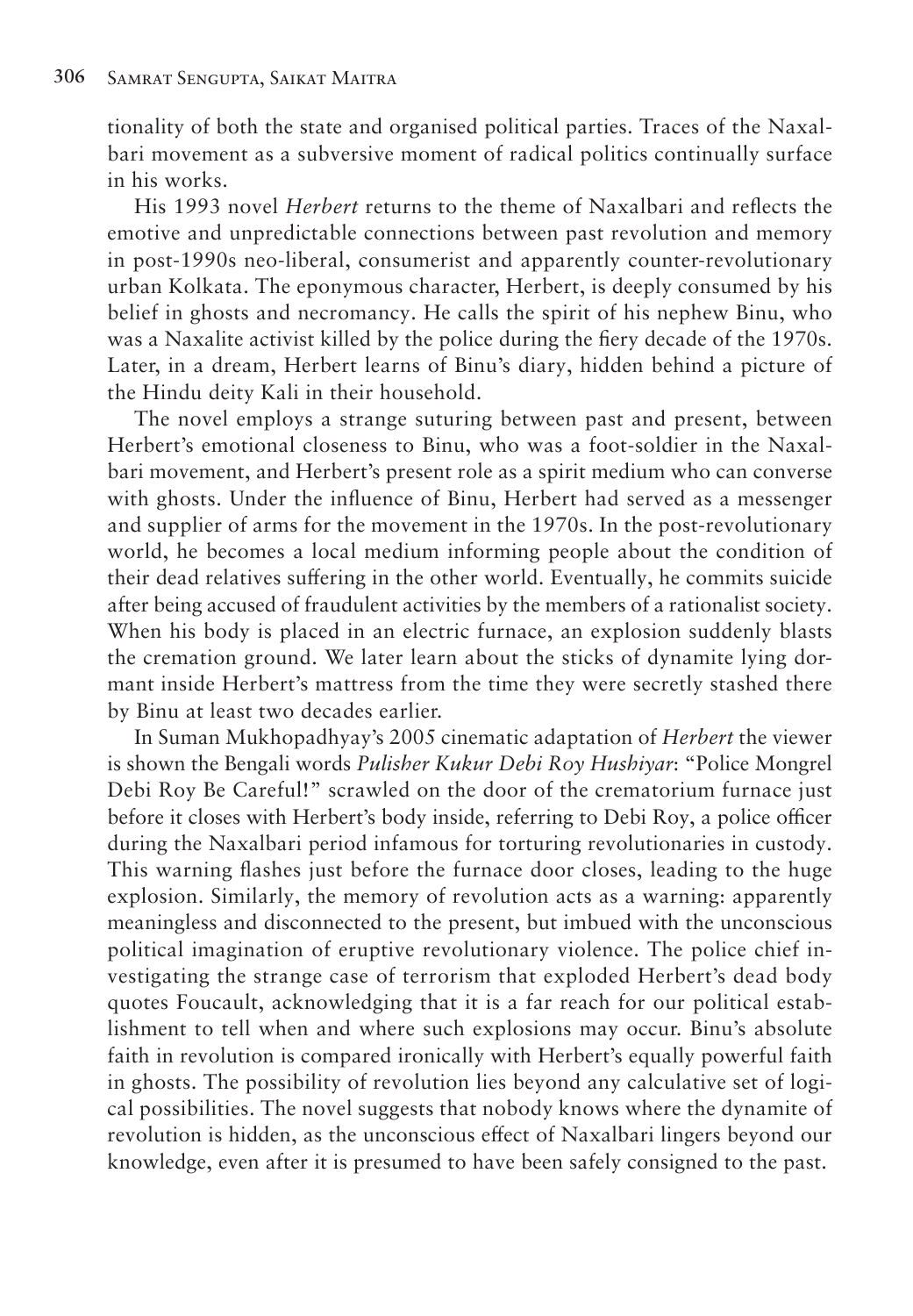The critical intellectual tradition of the Naxalbari movement witnesses two parallel potentialities between orthodoxy and dissent. While it is clear why dissent should be important to culture, the need to attempt to build a counterhegemonic orthodoxy, despite rightful criticism, cannot be denied. Despite strategic follies, such as reducing guerrilla action to individual terror and indulging in such actions without creating a proper popular base, the counterhegemonic orthodoxy of the Naxalbari movement sought an alternative to the hegemonic political, social and cultural apparatus. A revolutionary movement may be understood as a response to structural exploitation, compelling resistance against the pervasive social realities in which exploitation is rooted.

While accounting for the all-encompassing nature of such a violent critique, one must also understand the limits imposed by the revolutionary orthodoxy of a party that appropriated, reduced and streamlined such a critique into an immutable line of action. While sexual and moral conservatism was a part of Naxalbari politics, the movement also offered alternative ways of life and liberation for middle-class women (and men) from their traditional roles within the family. Like gender, caste hierarchies were subverted in the movement as well, although an inadequate understanding of caste and a sweeping valorisation of the class oriented analysis by Naxalbari activists limited such subversion. In the villages, young comrades encountered landless labourers of lower caste origins.

Santosh Rana,73 an active participant in the Naxalbari movement who was born to a marginal caste, asserted that the antagonism and exploitation of landlords was not based on feudal power alone.<sup>74</sup> Identity politics had a major role to play, and Rana observed that questions of caste or tribal identity were not properly addressed by the communist parties in India, creating a serious lacuna in understanding on the part of the Naxalbari leadership. The fact that the Naxalbari movement did not discuss caste or ethnic identity, or subordinated these to questions of class struggle alone, is a topic of frequent reflection for former activists.

Asok Rudra, a social scientist writing in and around the Naxalbari milieu who had strong sympathies for the movement, remarked on the misevaluation of the Indian state as semi-feudal by Indian Marxists, asserting it to be "Brahminical" instead. He believed that the counter-revolutionary ideology of caste had been used to naturalise and maintain exploitation (Rudra 1981: 2133–2135, 2137, 2139, 2141, 2143–2146). In an article entitled "Bhojpurer Krishok Sangram", originally published in *Aneek* in 1981, Gautam Bhadra addresses the uprising of the Mushahar community in Muzaffarpur, demonstrating that the peasants'

74 Santosh Rana, "Comrade Charu Mazumdar Prosonge Kichu Katha" (Dashadhikari 1998, Part 2: 151–171).

<sup>73</sup> Santosh Rana (1944–2019) was an active revolutionary leader of CPI(ML) who came from a lower caste family of Gopiballavpur in Midnapore, West Bengal. He is famous for organizing guerrilla warfare in the Debra-Gopiballavpur area of Midnapore district in 1967–1970. Later he had an ideological fallout with Charu Mazumdar on the question of the Bangladesh Liberation war. He was a life long activist and a social commentator (Mazumdar 2012, Volume 2: 336).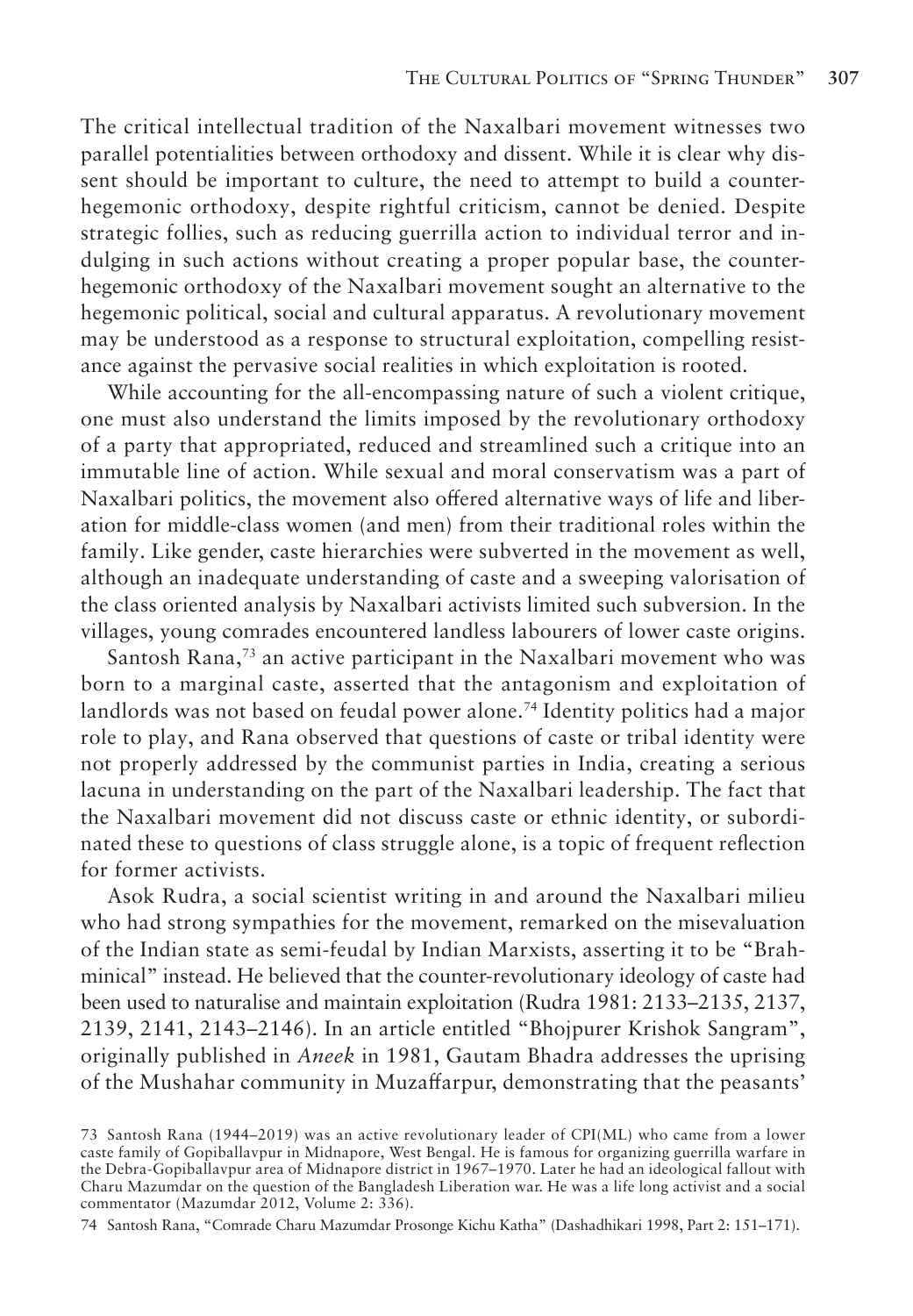exploitation was not only feudal but caste-based. The caste position of the exploited was constantly reinforced through physical and sexual violence. The landless labourers who resorted to counter-violence were compelled to do so in order to protect their *izzat* or "honour" (Bhadra 1989: 33–64). According to Bernard D'Mello, the second phase of the Naxalite movement between 1974 and 2003, often considered Maoist, addressed questions of gender and caste discrimination much more explicitly (D'Mello 2018: 16). These debates were integrated into Naxalbari's critical discourse of revolutionary thinking, which transformed Indian political thought and social activism. Many erstwhile revolutionaries carried these discussions forward into a variety of critical, creative and activist scenes.

Charu Mazumdar proposed the birth of a new human – the production of a different political subjectivity through the practical critical activities of activists from bourgeois backgrounds living and sharing lives with the landless labourers.<sup>75</sup> This idea of a new subjectivity was not altogether a myth. New collaborations developed between young educated people from elite backgrounds and lower-middle class youth, challenging the existing social hierarchies. This experience is reflected in a novel like *Hajar Churashir Ma* ("Mother of 1984", 1974) by Mahasweta Devi, where we see Brati, a Naxalite youth from an upwardly mobile family, who is killed in a police encounter along with his comrade Somu, from a more humble background (Devi 2010).

Another novelistic representation of this experience is *Communis* by Raghab Bandyopadhyay, published in 1975 under the pseudonym Sankar Basu (Basu 1975). *Communis* is a non-elite way of pronouncing the word communist, which suggests the reception, appropriation and transformation of communist principles among the less privileged sections of society. Even if we concede that Naxalbari politics, particularly as expressed within the CPI(ML), was simplistic and weak, its impact on Bengali intellectual and cultural life cannot be denied. The Naxalbari dogma emphasised practice divorced from theory. This led to what Sushital Roychoudhury called *tarahurobad* or the "ideology of hurried action" (Dashadhikari 1999: 13). While the Naxalbari path can be criticised for its fetishisation of practice, practice remains an alternate means of theorising Indian society and politics, with the potential to open up new paradigms of thought.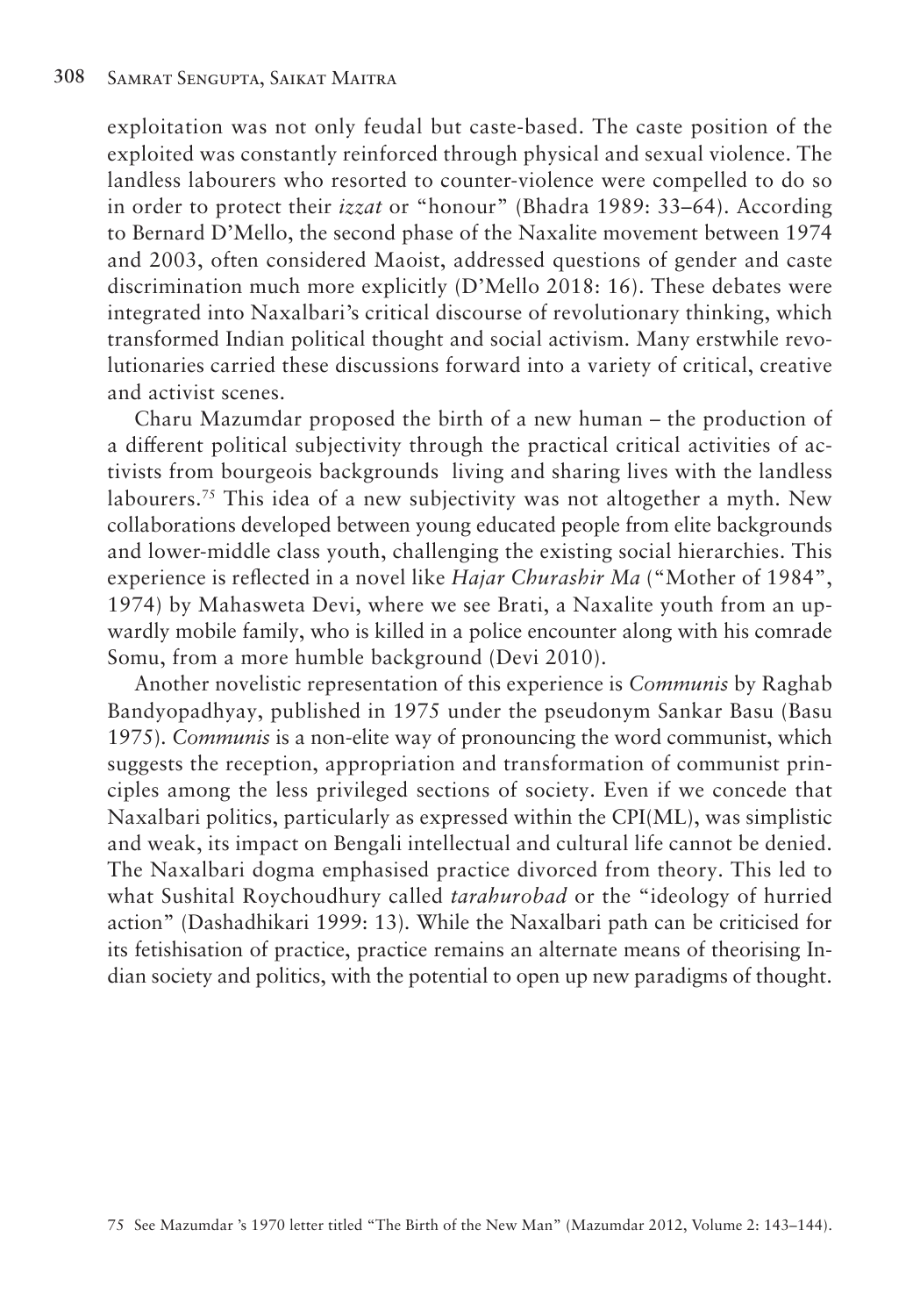### **References**

- Bandyopadhyay, Krishna (2008): Naxalbari Politics: A Feminist Narrative. *Economic and Political Weekly* 43(14), pp. 52–59.
- Bandyopadhyay, Krishna (2017a): Ekta Uttal Somoyer Kichu Katha. *Alochanachakra* 31 (1), pp. 163–171.
- Bandyopadhyay, Krishna (2017b): Sei Prothom Kono Proshno Korte Sikhechilam. *Ei Samay*, 28 May.
- Bandyopadhyay, Krishna (2017c): Khotomtaki Chapiye Diyechilam? *Ei Samay*, 4 June.
- Banerjee, Sumanta (1984): *India's Simmering Revolution: The Naxalite Uprising*. London Books Ltd.
- Basu, Samaresh (2002): *Samaresh Basu Rachanabali*. Volume 7. Kolkata: Ananda Publishers.
- Basu, Sankar (1975): *Communis*. Kolkata: Barnana.
- Basu, Sibaji Pratim (2019): The Defining Moments of Left Popular Politics in West Bengal: The Food Movements of 1959 and 1966. In: Ranabir Samaddar (ed.): *From Popular Movements to Rebellion: The Naxalite Decade*. London / New York: Routledge, pp. 85–117.
- Bhadra, Gautam (1989): Bhojpurer Krishok Sangram. In: Dipankar Chakrabarty / Ratan Khashnabish (eds): *Aneek: Panchish Bachhar Probondho Sankalan.* Murshidabad / Kolkata: Dipankar Chakrabarty, pp. 33–64.
- Bhattacharya, Nabarun (2004a): *Ei Mrityu Upatyaka Amar Desh Na*. Kolkata: Saptarshi Prakashani. First published in 1972.
- Bhattacharya, Nabarun (2004b): *Herbert*. Kolkata: Dey's Publishers.
- Bhattacharya, Sourit / Chattopadhyay, Arka / Sengupta, Samrat (2020): *Nabarun Bhattacharya: Aesthetics and Politics in a World After Ethics*. London: Bloomsbury.
- Biswas, Hemango (2012): Gananatya Samgha Bonam Gananatya Andolon. In: Moinak Biswas (ed.): *Ujan Gang Baiya*. Kolkata: Anustup. pp. 134–147.
- Biswas, Moinak (2018): Gananatya O Uttaradhikar, *Anandabazar Patrika Online*.
- Chakrabarty, Dipankar (ed.) (2006): *Banglar Renaissance*. Kolkata: Aneek.
- Chandra, Bipan / Mukherjee, Mridula / Mukherjee, Aditya / Mahajan, Sucheta / Panikar, K.N. (2012): *India's Struggle for Independence: 1856–1947*. London: Penguin, Digital Edition.
- Chattopadhyay, Rathindranath (1968): Damning the Ultras. *Frontier* 1(38), pp. 14–15.
- Chattopadhyay, Kunal (1987): *Tebhaga Andoloner Itihash*. Kolkata: Progressive Publishers.
- Chaudhuri, Sukanta (ed.) (2020): *The Cambridge Companion to Rabindranath Tagore*. Cambridge: Cambridge University Press.
- Damas, Marius (1991): *Approaching Naxalbari*. Calcutta: Radical Impression.
- Das, Arup Kumar (2002): *Ganajuddher Dinapanji (1960–1979)*. Kolkata: Progressive Publishers.
- Das, Dhananjay (2003): *Marxbaadi Sahitya-Bitarka*. Kolkata: Karuna Prakashani.
- Dasgupta, Mridul (2017): Agami. In: Rahul Purakayastha (ed.): *Bajramanik Diye Gantha: Raktakta Sottorer Kabita-Dalil*. Kolkata: Dhansiri, pp. 245.
- Dashadhikari, Swapan (ed.) (1998): *Sottorer Shahid Lekhok Shilpi*. Kolkata: Ebong Jalark.
- Dashadhikari, Swapan (ed.) (1999): *Ananya Sushital*. Kolkata: Ebong Jalark.
- Dashadhikari, Swapan (ed.) (2009): Special Issue on Charu Mazumdar, Part 1. *Ebong Jalark* IV (3/4) and V(1).
- Dashadhikari, Swapan (ed.) (2010): Special Issue on Charu Mazumdar, Part 2. *Ebong Jalark* V(2/3).
- Dashadhikari, Swapan (ed.) (2012/13): Special Issue on Charu Mazumdar, Part 7. *Ebong Jalark*  $V(3/4)$ .
- Dashadhikari, Swapan (ed.) (2013): Special Issue on Charu Mazumdar, Part 8. *Ebong Jalark* XVI(1/2).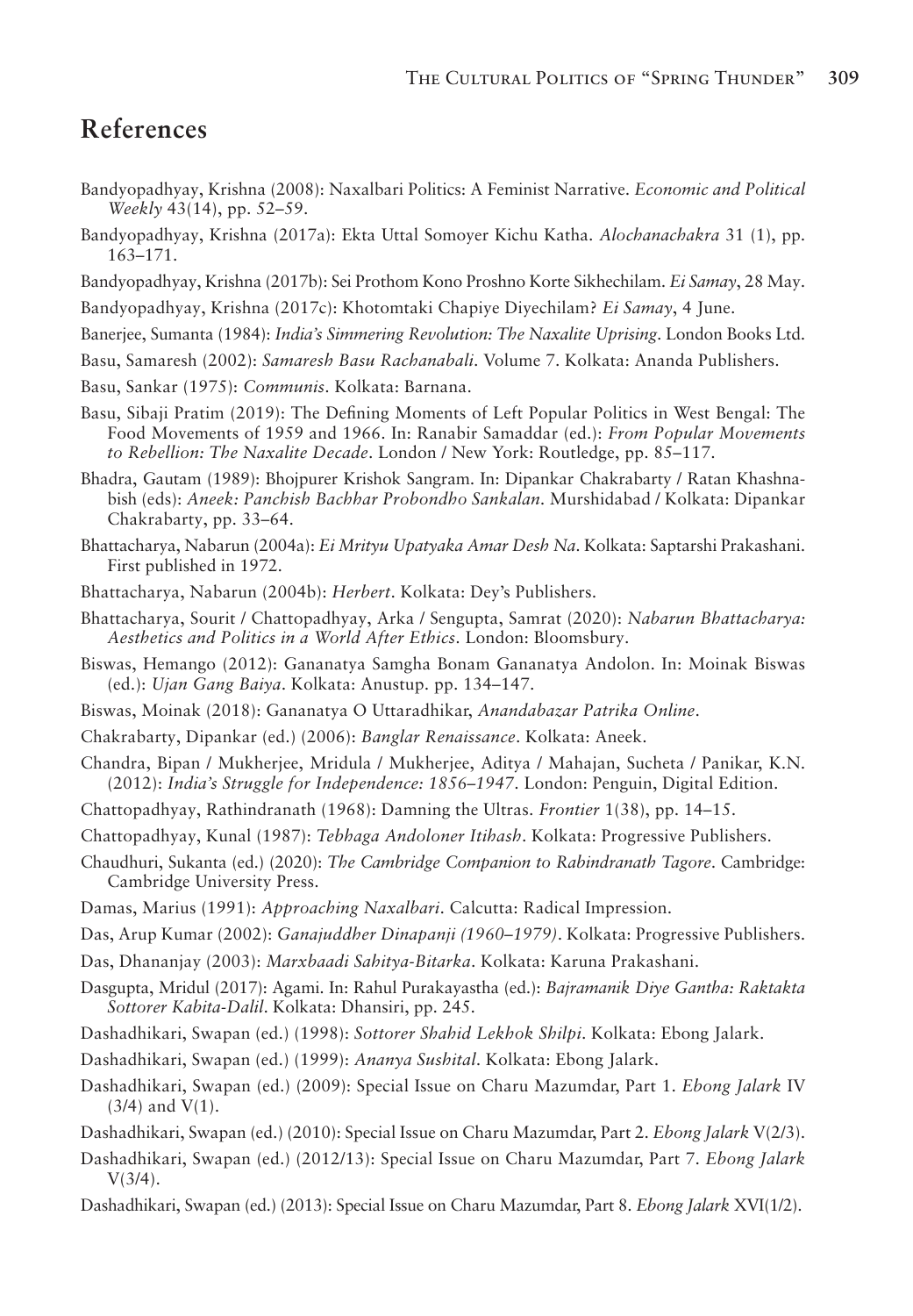Devi, Mahasweta (2010): *Hajar Churashir Ma*. 18th edition. Kolkata: Karuna Prakashani.

- D'Mello, Bernard (2018): *India After Naxalbari: Unfinished History*. New York: Monthly Review Press.
- Dutta, Saroj (1993): *Saroj Dutta Rachana Sangraha*. Volume 1. Kolkata: Saroj Dutta Smriti Raksha Committee and New Horizon Book Trust.
- Dutta, Saroj (1999): *Saroj Dutta Rachana Sangraha*. Volume 1. Kolkata: Saroj Dutta Smriti Raksha Committee and New Horizon Book Trust.
- Dutta, V. N. (2021): *Jallianwala Bagh: A Groundbreaking History of the 1919 Massacre.* London: Penguin, Digital Edition.
- Dutta, Utpal (1995): *Natok Samagra.* Volume 3. Kolkata: Mitra and Ghosh Publishers Pvt. Ltd.
- Dutta, Utpal (2009): *Towards a Revolutionary Theatre*. Calcutta: Seagull. First published in 1982.
- Economic and Political Weekly (1971): The Cossipore-Baranagar Murders. *Economic and Political Weekly* 6(35), pp. 1855–1856.
- Ghosh, Dronacharya (2013): *Gronthito O Gronthito Kobita o Dinolipi*. Edited by Partha Chattopadhyay. Kolkata: Ubudosh.
- Ghosh, Suniti Kumar (ed.) (1992): *The Historic Turning Point: A Liberation Anthology.* Volume 1. Calcutta: S. K. Ghosh.
- Guha, Saumen (1998): *Battle of Archana Guha Case Against Torture in Police Custody: Arguments, Counter-arguments and Judgement at the Trial Court*. Calcutta: Human Justice in India.

Islam, Rafiqul (1969): The General Line in Colonial Revolution. *Frontier*, Special Number, pp. 37–40.

- Kallol (2012): *Karagar, Boddhobhumi o Smritikathakata*. Kolkata: Ekti Guruchandali, Prakashana.
- Mazumdar, Charu (2012): *Charu Mazumdar: Collected Works*. Volumes 1 and 2, edited by Basu Acharya. Kolkata: Radical Impression.
- Mitra, Saibal (1990): *Agrabahini*. Kolkata: Dey's Publishing.
- Mitra, Swarna (2017): *Grame Chalo*. Dhaka: Lamppost.
- Mukherjee, Janam (2015): *Hungry Bengal: War, Famine and the End of Empire.* New York: Oxford University Press.
- Mukhopadhyay, Ashok (2013): *Atta Notar Surjo*. Kolkata: Dey's Publishing.
- Pal, Madhumay (ed.) (2017): *Naxalbarir Bajranirghosher Agungatha.* Kolkata: Deep Prakashani.
- Paul, Bappaditya (2014): *First Naxal: An Authorized Biography of Kanu Sanyal.* New Delhi: Sage Publications.
- Rakshit, Sambhu (1975): *Rajniti.* Kolkata 4(1), pp. 68.
- Ray, Suprakash (2010): *Bharoter Communist Partir Itihasher Ruprekha* (1928–1968). Kolkata: Radical Impression.
- Ray, Tarun (1989): Tebhaga-Telangana-Naxalbari. In: Dipankar Chakrabarty and Ratan Khashnabish (ed.): *Aneek: Panchish Bachhar Probondho Sankalan*. Murshidabad, Kolkata: Dipankar Chakrabarty, pp. 9–26.
- Roy, Srila (2012): *Remembering Revolution: Gender, Violence and Subjectivity in India's Naxalbari Movement.* New Delhi: Oxford University Press.
- Rudra, Ashok (1981): Against Feudalism. *Economic and Political Weekly* 16(52), pp. 2133–2135, 2137, 2139, 2141, 2143–2146.
- Samaddar, Ranabir (2019): Spring Thunder and the Dialectic of Critique. In: Ranabir Samaddar (ed.): *From Popular Movements to Rebellion: The Naxalite Decade*. London, New York: Routledge, pp. 277–306.
- Sarkar, Sukhendu (2014): *Morone Meleni Chhuti. Saroj Dutta: Srishti o Sonkolpe*. Kolkata: Saroj Dutta Smriti Raksha Committee.
- Sen, Asit (1980): *An Approach to Naxalbari*. Calcutta: Institute of Scientific Thoughts.